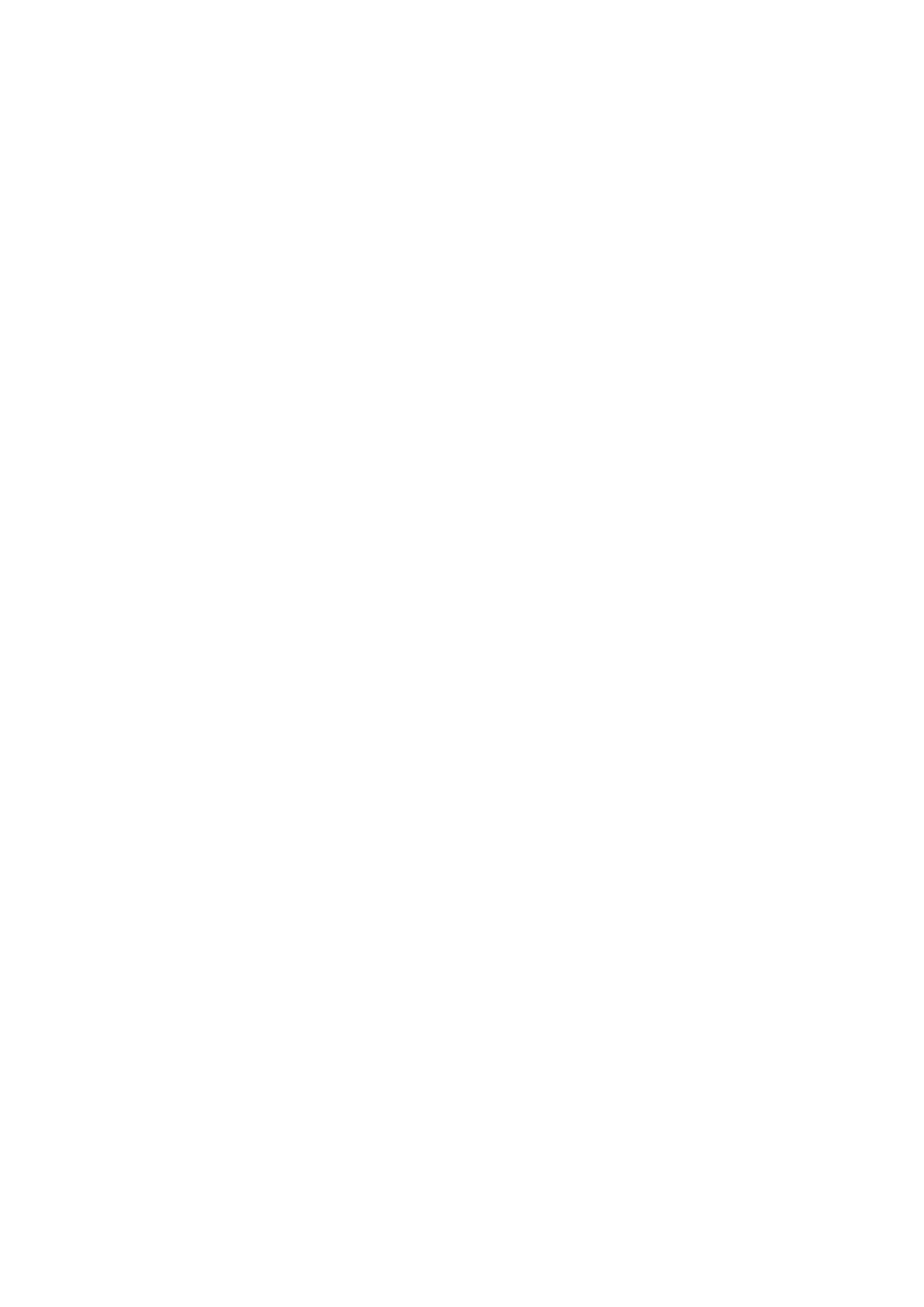The Government of the Republic of Indonesia through the regulation of Minister of Education and Culture of the Republic of Indonesia number 54 and 69 of 2013, and the Regulation of the Minister of Education and Culture of the Republic of Indonesia number 24 of 2016 has established metacognition as the ability to be mastered by students. Therefore, teachers need to understand well about metacognition knowledge, especially the process of metacognition thinking of students in order to provide input and direction so that students are able to master the knowledge of metacognition.

When a person does metacognition, there are three important components he performs, namely awareness, evaluation, and regulation (Wilson & Clarke 2002, 2004; Magiera & Zawojewski, 2011). Awareness is a state in which a person is aware of what he thinks. It shows him thinking about what is known (tasks, specific knowledge, relevant mathematical knowledge, or problem-solving strategies), thinking about where he is in the problem-solving process, thinking about what else remains to be done or what can be done. Evaluation is a situation in which a person conducts a study of the decision-making process in a mathematical thinking activity that indicates the person is thinking about the effectiveness and limitations of his or her mind, the effectiveness of his chosen strategy, the assessment of the outcomes, the assessment of his or her difficulty, the assessment of his progress, his ability, or his understanding. Regulation is a state in which a person thinks about his strategic planning, goal setting, and the choice of solving strategies in problem solving.

Research on metacognition in relation to problem solving has been done by several researchers. These studies include metacognition and its effectiveness, metacognition related to learning strategies, and metacognition in relation to learning evaluations. Metacognition research and its effectiveness were conducted by Wilson (1997), Desoete et al. (2001), Wilson & Clarke (2002, 2004), and Biryukov (2003). Metacognition research related to learning strategy is done by Lioe et al. (2006). Magiera & Zawojewski (2011), Kuzle (2011), and Mariam & Idrus (2013). Metacognition research in conjunction with instructional evaluation was performed by Karan & Irizary (2011), In'am et al. (2012), Sengul & Katranci (2012), Jayapraba (2013), and Zainal & Tajudin (2013).

Biryukov (2003) examined the effectiveness of learning with metacognition and found 3 important things. First, metacognition experience is important for students, because when students know how to apply the experience of metacognition it is possible that in solving the problem will work. Second, metacognition behavior demands to make a schematic model of the known and to form a coping strategy. Third, there is a difference between students' assumptions in understanding combinatoric problems based on the questionnaire results with practice when solving a given combinatorial problem.

Metacognition research related to learning strategy (Lioe et al, 2006; Magiera & Zawojewki, 2011; Kuzle, 2011; Mariam & Idrus, 2013) summed up 4 important points. First, metacognition strategies in students through paired interactions can facilitate the learning process with the workings of couples in the class (Lioe et al., 2006). Second, process evaluation on metacognition is the most common type identified during problem solving, followed by regulation, and then awareness (Magiera & Zawojewski, 2011). Third, affective behaviors, such as persistence, confidence, interest, and frustration often occur during problem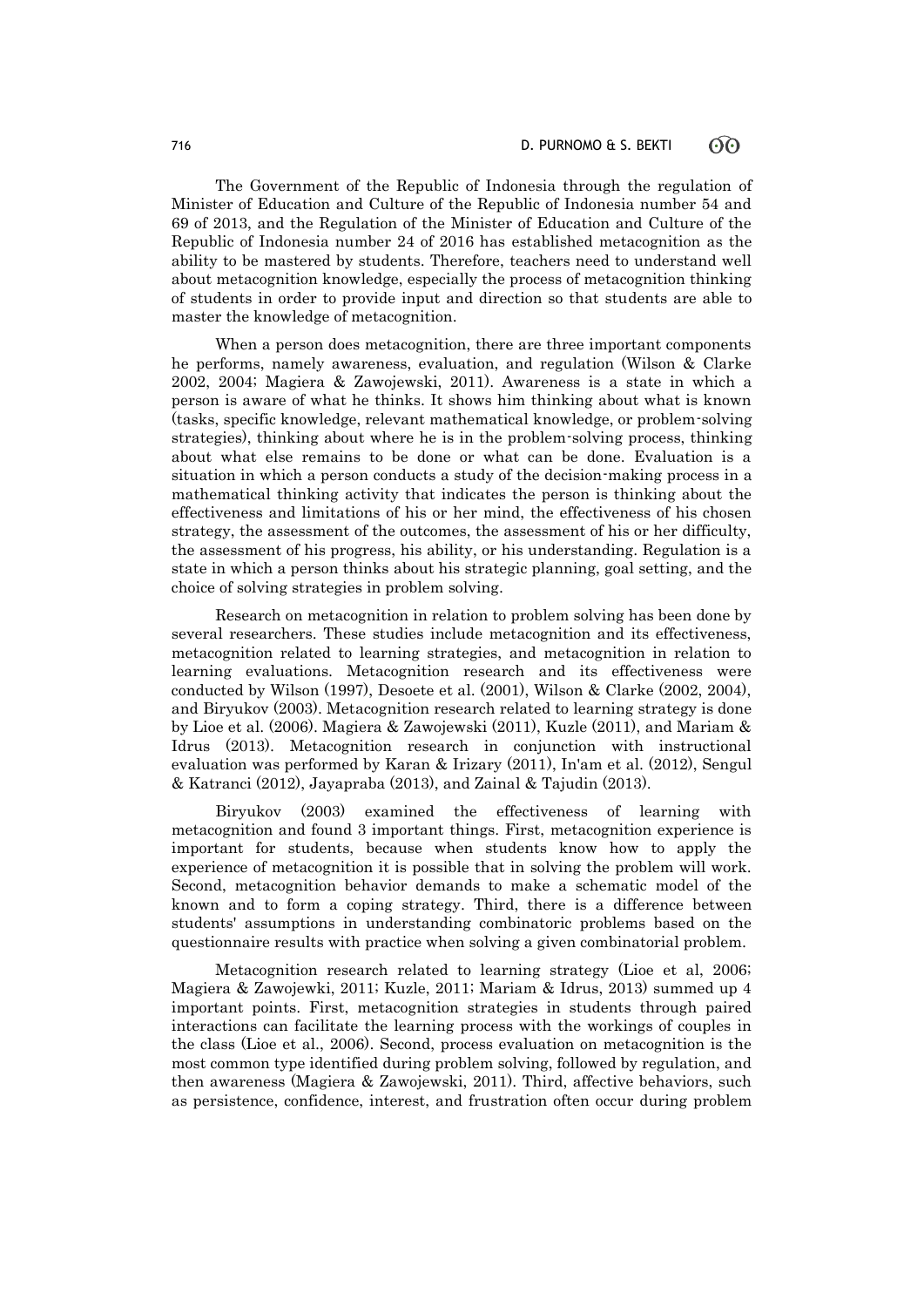## 60  $,17$ ( $/$ (&7-0\$<del>4)</del> 717

solving activities so that the constant interaction between cognition, metacognitive behavior and strategy is essential to successful problem solving. Students can develop cognitive actions and strategies to make cognitive progress, while at the same time it is important to monitor the cognitive processes that occur (Kuzle, 2011). Fourth, metacognition allows students to choose the right strategy to use because there is no way to solve the word problem (Mariam & Idrus, 2013).

Metacognition research in relation to the evaluation process concludes two important points. First, metacognition strategies can be used to enhance students' metacognition skills, including those involving self-evaluation of learning strengths and weaknesses, and taking into account three types of awareness: declarative knowledge, procedural knowledge, and conditional knowledge (Karan & Irizary, 2011). Second, the level of metacognition approach of students to solve algebraic problems consisting of awareness, cognition strategy, planning and review aspects in general are in good category, while overall under good category (In'am et al., 2012). Some other research conclusions about metacognition in relation to the evaluation process conclude two things. First, the improvement of metacognition skills that are key factors in creating and maintaining successful learning can also improve learning improvements. In terms of problem solving there are two important things: the development of specific strategies with special rules and mental process improvement for approaches that can be used in making rules or formulas (Sengul & Katranci, 2012). Second, metacognition instruction can increase metacognition awareness and in it can develop a positive attitude toward learning. In addition, students' academic achievement may increase if a planned teaching strategy is metacognized. Students should be taught how to develop and realize strategy. Teachers must increase their students' metacognition awareness to improve their learning abilities. The more students know effective learning strategies, the greater their metacognition awareness and their high grade achievements (Jayapraba, 2013).

Zainal & Tajudin who also conducted research on metacognition in relation to the evaluation process and concluded that the metacognition that occurs in students occurs in 4 phases, namely the orientation phase, organizational phase, implementation phase and attestation phase. Metacognition process is an important aspect to determine success in solving math problems rather than routine. Highly performing students demonstrate better metacognition processes than moderate and low-ability students. Highability students have the ability to orient problem based on their interpretation of the given problem. Moderate and low-ability students have difficulty in problem orientation and do not attempt to make a strategic plan in solving nonroutine problems (Zaenal & Tajudin, 2013).

Referring to the results of research Wilson & Clarke (2002, 2004) and Magiera & Zawojewski (2011) researchers have conducted preliminary research. The preliminary research was conducted on mathematics education students who have taken Differential Calculus courses. The material chosen in the preliminary study is Calculus, because Calculus is the starting material given to the students of Mathematics Education Department and contains the basic materials that will be studied at the next level. Another thing that underlies the research done to students because according to Piaget students cognitive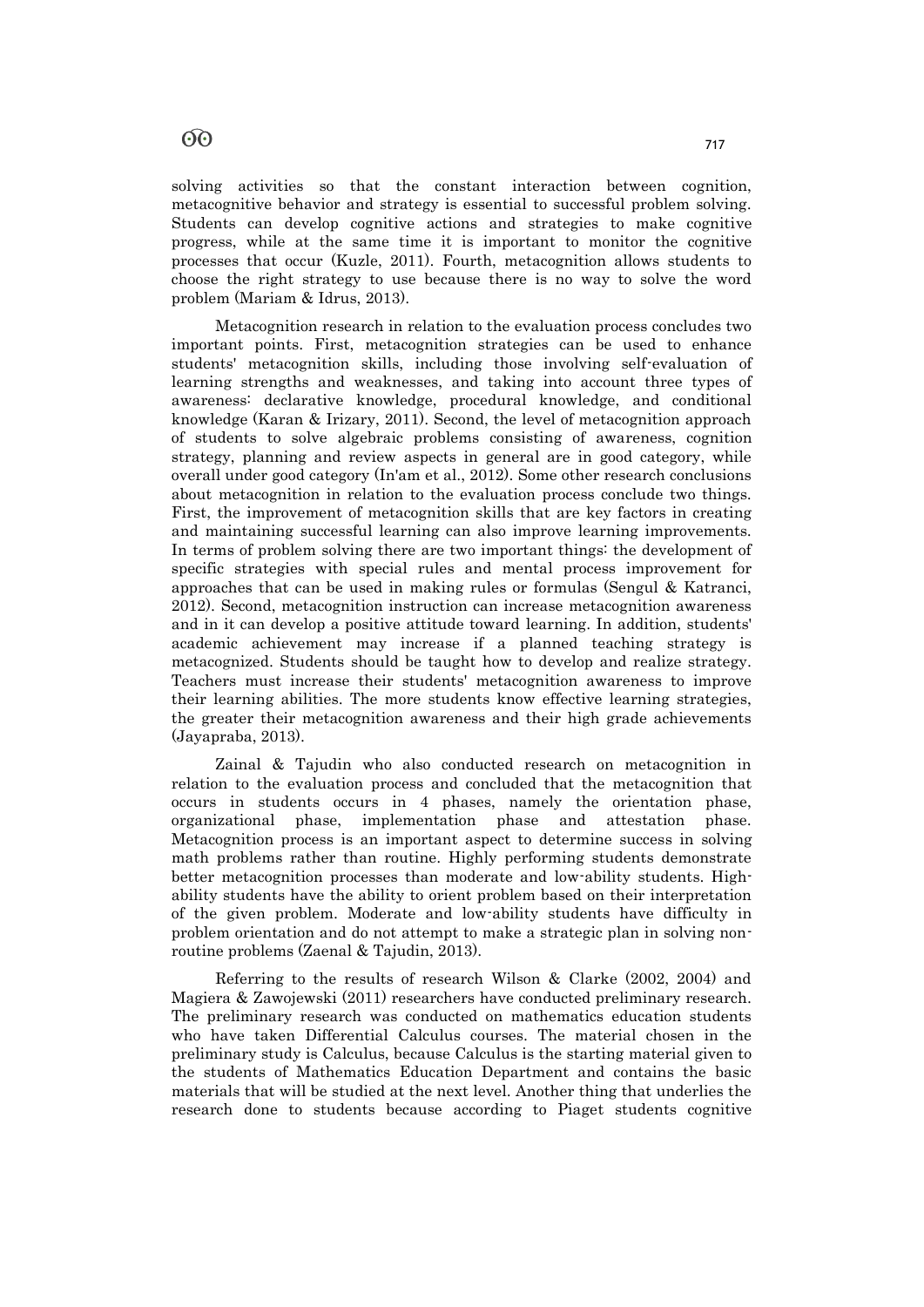development level is at formal operational stage. Characteristics of the formal operational stage is the ability to think abstractly, reason logically, and draw conclusions from available information, and can understand things that are abstract.

This study chose the calculus material because it is based on the statement of Sabella & Redish (1996) and Marrongelle (2007). Sabella & Redish (1996) describes "for most students in mathematics, science, and engineering, calculus is the entry-point to undergraduate mathematics. Because of its importance in its calculus, it has a lot of research studies in the student understanding of calculus". On the other hand, Marrongelle (2007) states"the importance of research on the concepts of calculus and students' understanding of calculus concepts lays a foundation for their future study of advanced mathematics, science, and engineering courses. The idea of change-both how things change and the rate at which things change-plays a very important role in the students' conceptualizations of calculus concepts. Students must understand the concept of rate of change in order to understand the derivatives and differential equations. Furthermore, students must understand the idea of total change to understand the integrals. Finally, the students must understand the relationship between the rate of change and the total change in order to understand the relationship between derivatives and integrals outlined by the fundamental theorem of calculus.

Preliminary research results indicate the existence of activities that occur in the process of awareness, evaluation and regulation as long as students solve the problem. The awareness process generates 5 activities, evaluation process with 5 activities and regulation prosess with 4 activities. Awareness activities include students rethinking what is known from a given mathematical problem (A1), rethinking questions in mathematical problems and relating them to similar problems that have been previously obtained and resolved (A2), rethinking about something that has not been resolved at a time earlier when solving the given mathematical problem (A3), rethinking the next step to be done to solve the given mathematical problem (A4), and rethinking the description of the answer to the given mathematical problem (A5). Evaluation activities include the students rethinking the way in which to solve the given mathematical problem (E1), rethinking the sequence and steps to be taken when solving the given mathematical problem (E2), re-examining the completed answers to mathematical problems ( E3), rethinking whether or not the answer to the completed mathematical problem has been solved (E4), and rethinking the failure done in answering the mathematical problems given in the previous way (E5). Regulation activities include students rethinking and making plans to quickly solve the given mathematical problem (R1), rethinking the different ways in which to answer the given mathematical problem (R2), rethinking what to do next after completing the mathematical problem (R3 ), and rethink how to change the way in solving a given mathematical problem (R4). Activities in the process of awareness, evaluation, and regulation are outlined in the indicators. The awareness process includes 30 indicators, the evaluation process includes 23 indicators, and the regulation process includes 19 indicators. These indicators can be seen in Table 2. (Purnomo, 2016a, 2016b).

The activities and indicators that appear in the process of awareness, evaluation, and regulation are not yet known how the pattern of change,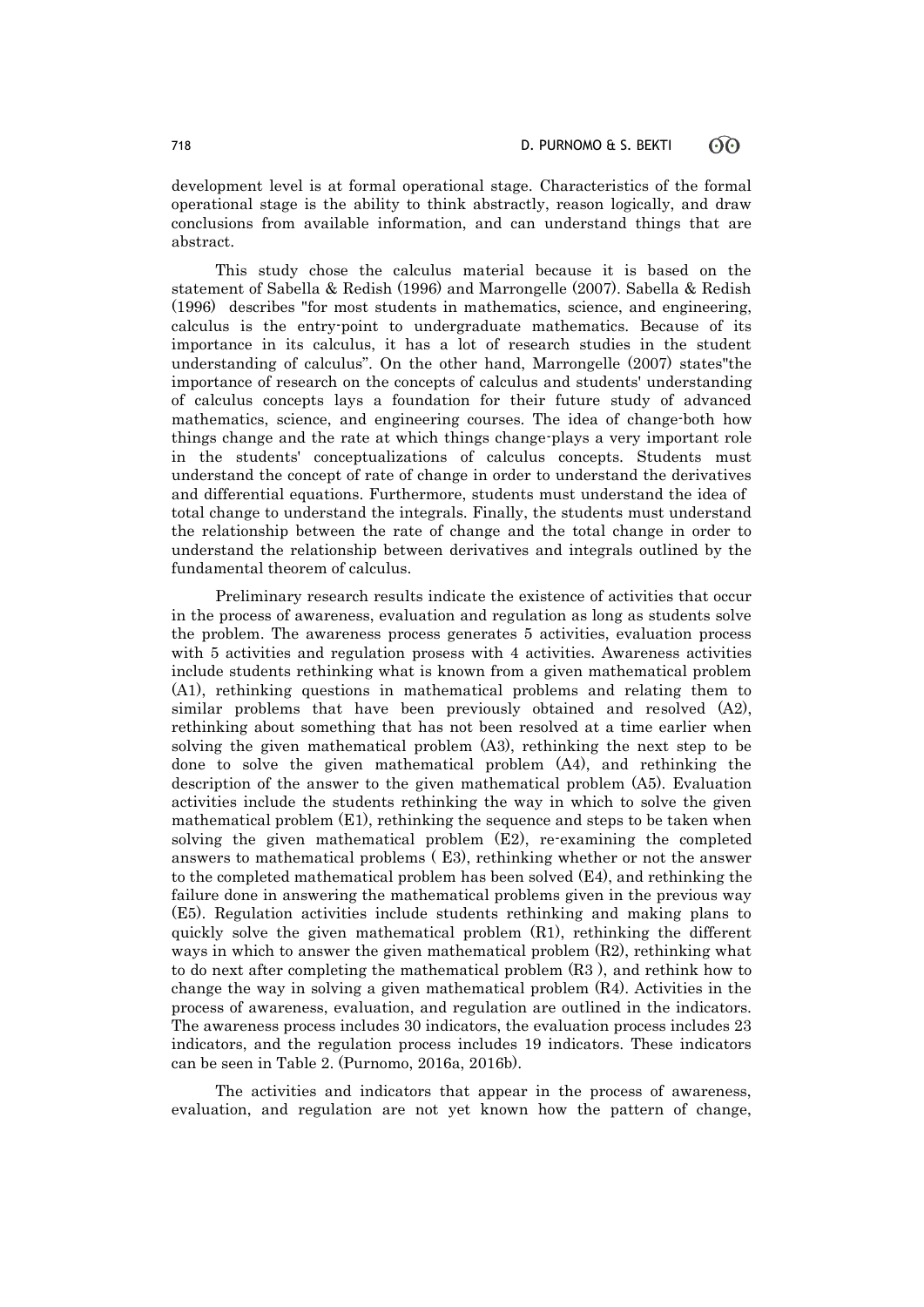whether the pattern of linear awareness, evaluation, and regulation, or cyclically intact, or cyclical but partial or perhaps irregular still no research and theory that can provide answers. Therefore, finding patterns, sequences, and characteristics of activities in the process of awareness, evaluation, and regulation should be sought. Thus, further research is needed, especially in relation to the specific characteristics of indicators of each activity awareness, evaluation, and regulation.

## *Metacognition*

Metacognition in English is expressed by the term metacognition derived from two words namely meta and cognition. The meta term is Greek μετά and is translated with after, beyond, with, adjacent which is a prefix used to denote an abstraction of a concept. (Wikipedia, Free Encyclopedia, 2008). While cognition, according to the Encyclopedia is derived from the Latin cognoscere, which means knowing (to know) and recognize (to recognize). Cognition, also known as introductory symptoms, is "the act or process of knowing, including both awareness and judgment (Koentjoyo, 2009: 1).

According to Zahmeister & Neyberg (1982) cognition is a mental activity associated with perception, mind, memory, and information processing that enables a person to acquire knowledge, solve problems, and plan for the future, or all psychological processes related to how individuals learn, Observe, imagine, estimate, assess and think about the environment. During the process, metacognition can be associated with problem-solving activities, knowledge, cognition processes and strategies used during the learning process.

Metacognition was originally a term used by Flavell in 1976 in developmental psychology research. According to him, metacognition consists of knowledge, experience and regulation. Knowledge is related to the cognition that can be used to control the thinking process. Experience is applied to control cognition activity in achieving learning objectives. Regulation is called metacognition experience which in the process involves the use of metacognition strategies or metacognition rules.

Flavell (1976) further explains that metacognition serves as an important element and contributes to successful problem solving, enabling one to identify and work strategically. According to Flavell, metacognition is divided into two different aspects of knowledge metacognition and awareness of individuals in the process of cognition called metacognition experience. Experience includes planning, selecting and monitoring cognitive strategies; Evaluate or examine the results of such activities; And revise plans and strategies.

Metacognition is often also often described as knowledge of metacognition and regulation or metacognition monitoring (Veenman, 2012). Knowledge metacognition is a person's knowledge and ability to perform tasks, strategies chosen in completing tasks. Regulation or metacognition monitoring involves activities related to the planning, monitoring, evaluation of a person and the process of cognition in order to better regulate the processes occurring in the future.

Metacognition as a process has four important aspects. According to Baker & Brown (1984) the important aspects of metacognition are self-regulation, planning, evaluation, and monitoring. Wellman (1985) states that metacognition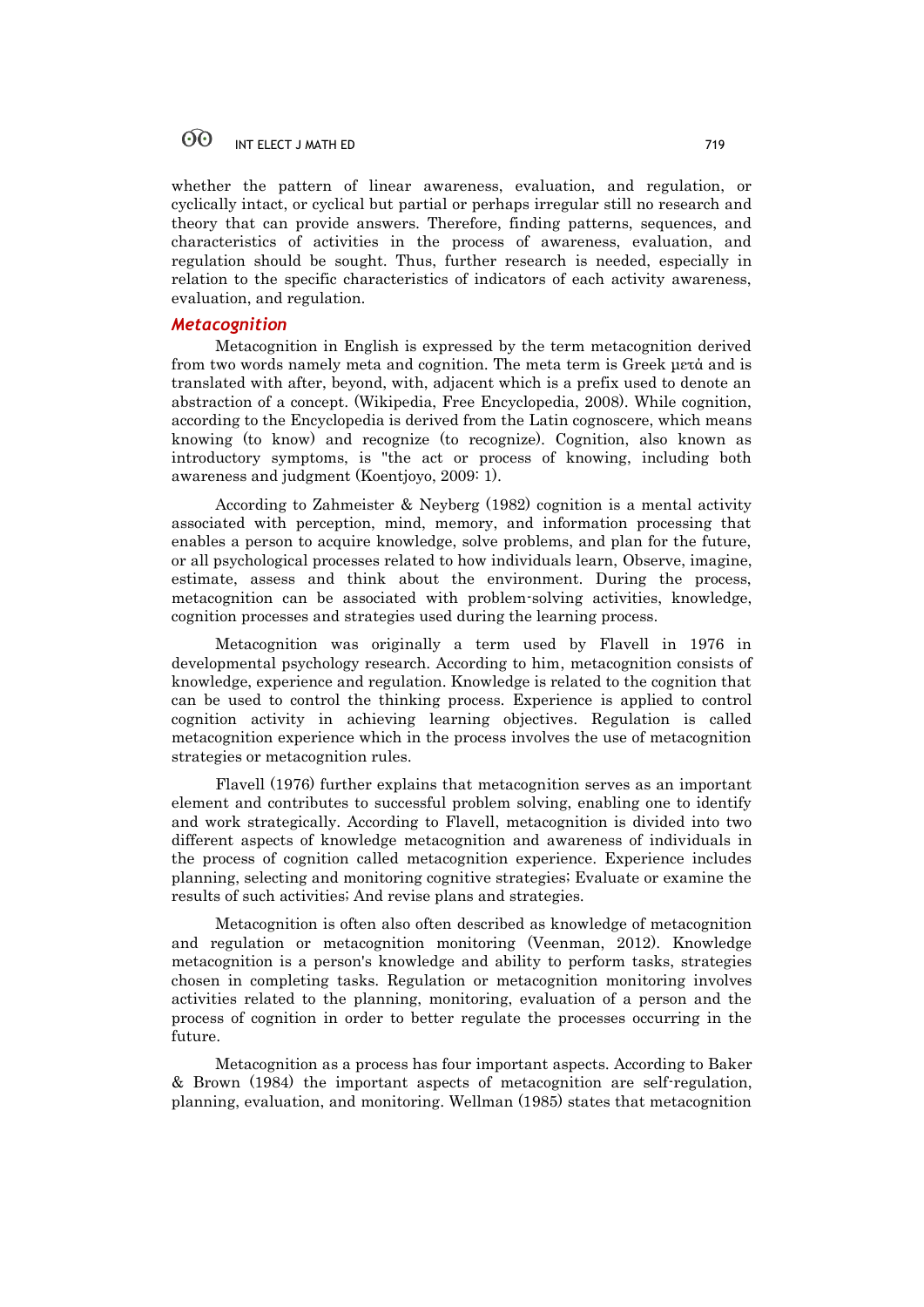as a form of cognition or a two-tier process of thinking involves controlling cognitive activity so that metacognition can be thought of as thinking about one's own thinking or one's knowledge of cognition.

In addition to having four aspects, metacognition according to Schoenfeld (1992) is a process of thinking someone about what he has thought and metacognition occurs through the interaction between three important aspects of knowledge of thought processes, control or self-regulation, and beliefs and intuition. Interaction is very important because knowledge of the cognition process can help and organize matters relating to the process of selecting strategies to improve future cognitive skills. The process of metacognition according to Schoenfeld includes the ability to ask questions and answer questions about a subject, topic and subject matter, the length of time students spend on certain topics, strategies, methods and tactics used, the levels students are learning, student mistakes, and Revise a plan that will be done.

Livingstone (1997) defines metacognition as thinking about thinking. In other words metacognition is the ability to think someone about what he thinks, so that the object metacognition is the process of thinking that happens to yourself. Biryukov (2003) suggests that metacognition is a conjecture of one's thinking about his thoughts which includes knowledge, skills and experience. Knowledge in the form of awareness about what is known, skills shaped awareness about something done, and experience is an awareness about the ability of cognition owned.

Davidson & Sternberg (1998), states that metacognition serves as an important element and contributes to problem-solving success that allows individuals to identify and work strategically. Metacognition is also called by another term metamemory (Friedrichs & Hoyt, 1976). Schoenfeld then introduced the concept of control as a medium that plays a role in the cognitive strategy intended for resource allocation. Matlin (1998) states that metacognition is our knowledge, awareness, and control of our cognitive processes. Metacognition according to Matlin is a knowledge related to awareness and cognitive processes. Tan (2003) states that metacognition is thoughtfulness that refers to thinking about self-thinking, self-examining and processing information and how to process information effectively. Lioe et al. (2003) states that metacognition is the awareness of a person about the process of cognition and independence to achieve certain goals. Metacognition arises in problem solving whose components are attitudes, skills, concepts, and processes.

Mokos & Kafoussi (2013) states, metacognition is a person's ability to monitor and control himself against something he knows. During the process of learning mathematics is important about the existence of a research process of metacognition of students during the move to solve problems that are more focused on problem-solving areas related to mathematics.

Based on several opinions and definitions that have been stated above can be identified the main points of understanding about metacognition. (1) metacognition is a person's ability and included in the group of cognition, (2) metacognition is the ability to realize, know, the process of cognition that occurs in self, metacognition is the ability to direct the process of cognition that occurs in yourself. (3) metacognition is the ability to learn how to learn should be done which includes the process of planning, monitoring, and evaluation,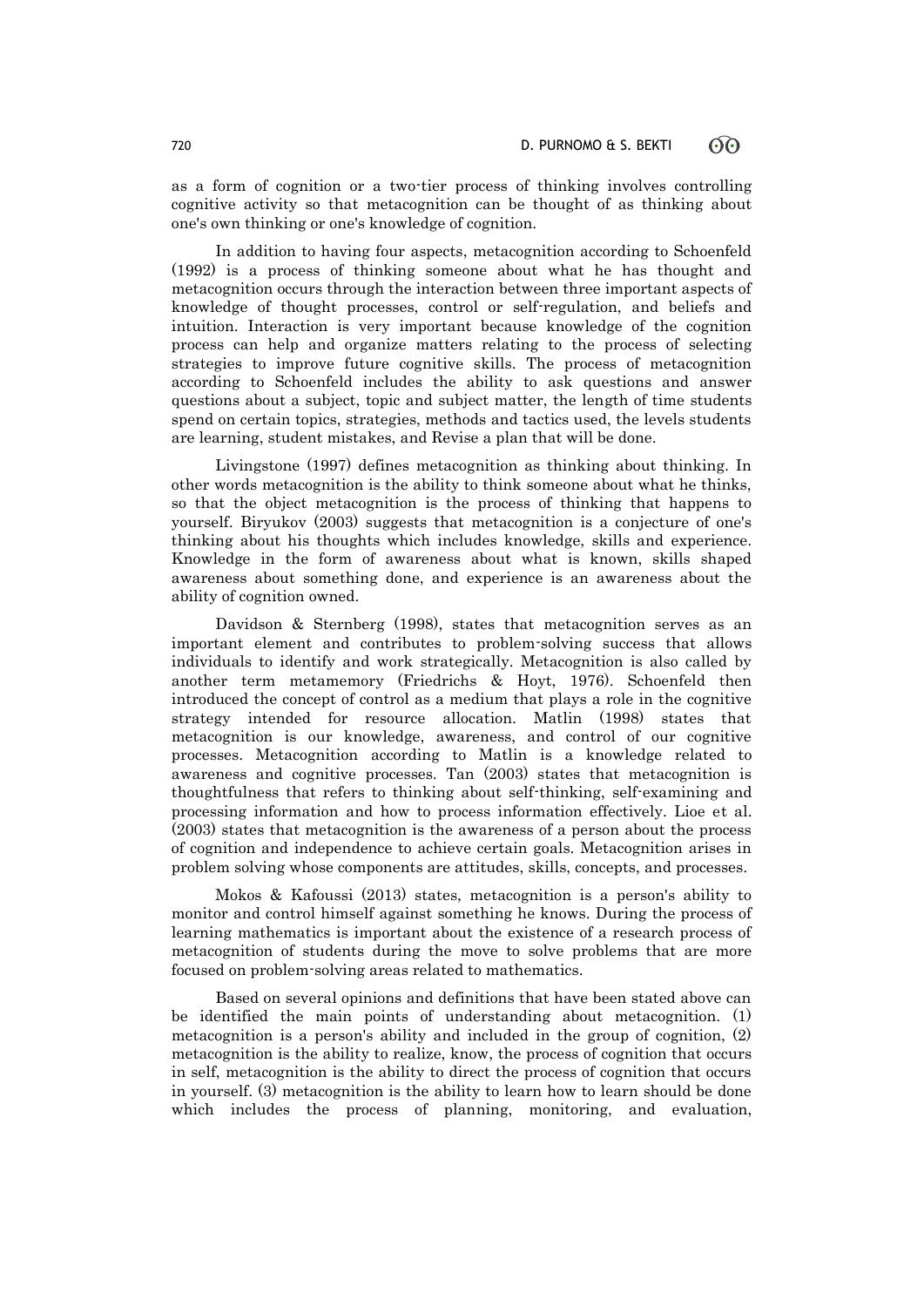metacognition is a high-level thinking activity because its activities are able to control the thinking process that is going on yourself, (5) metacognition associated with the process of thinking about thinking of finding the right strategy for solving problems, and (6) metacognition skills are crucial in solving mathematical problems, so they need to be improved. To improve metacognition skills required the awareness that must be possessed by students in every step of their thinking.

## *Metacognition Components*

During the process of metacognition according to Wilson (1997) occurs the process of awareness, evaluation, and regulation and its process during metacognition as illustrated in Figure 1.



Figure 1 Sequence of metacognition components according to Wilson (1997)

Illustration in Figure 1 shows that the process of metacognition changes from awareness to evaluation occurs through a process of reflection. Awareness and evaluation referred to as monitoring activities change into regulation also through reflection. Reflection is a process of mediation where awareness can be changed into evaluation and evaluation can be changed into regulation in metacognitive thinking process. The reflections made from awareness to evaluation are related to the student's self and the assigned task. Reflection on the student self is related to thinking about the learning process, what he thinks, the behavior, abilities, and progress he has. While the reflection relating to the tasks is to think about the selection of strategies undertaken, the use of strategies and the use of tools during the learning process it has. After awareness and evaluation process occurs regulation process. The regulation process begins with reflection. Reflections before the regulation process also include reflections on students' self and the tasks assigned. Reflection on students' self is related to thinking about learning process, thinking, and student behavior. While the reflection relating to the task is to think about the selection of strategies, the use of strategies and tools that students have used during reflection of these tasks.

The awareness, evaluation, and regulation described in by Wilson & Clarke (2004) are the basic concepts in research conducted and used to explain the pattern and characteristics of changes in the process of awarness, evaluation, and regulation of metacognition of students in solving mathematical problems. More specifically, metacognition component indicators proposed by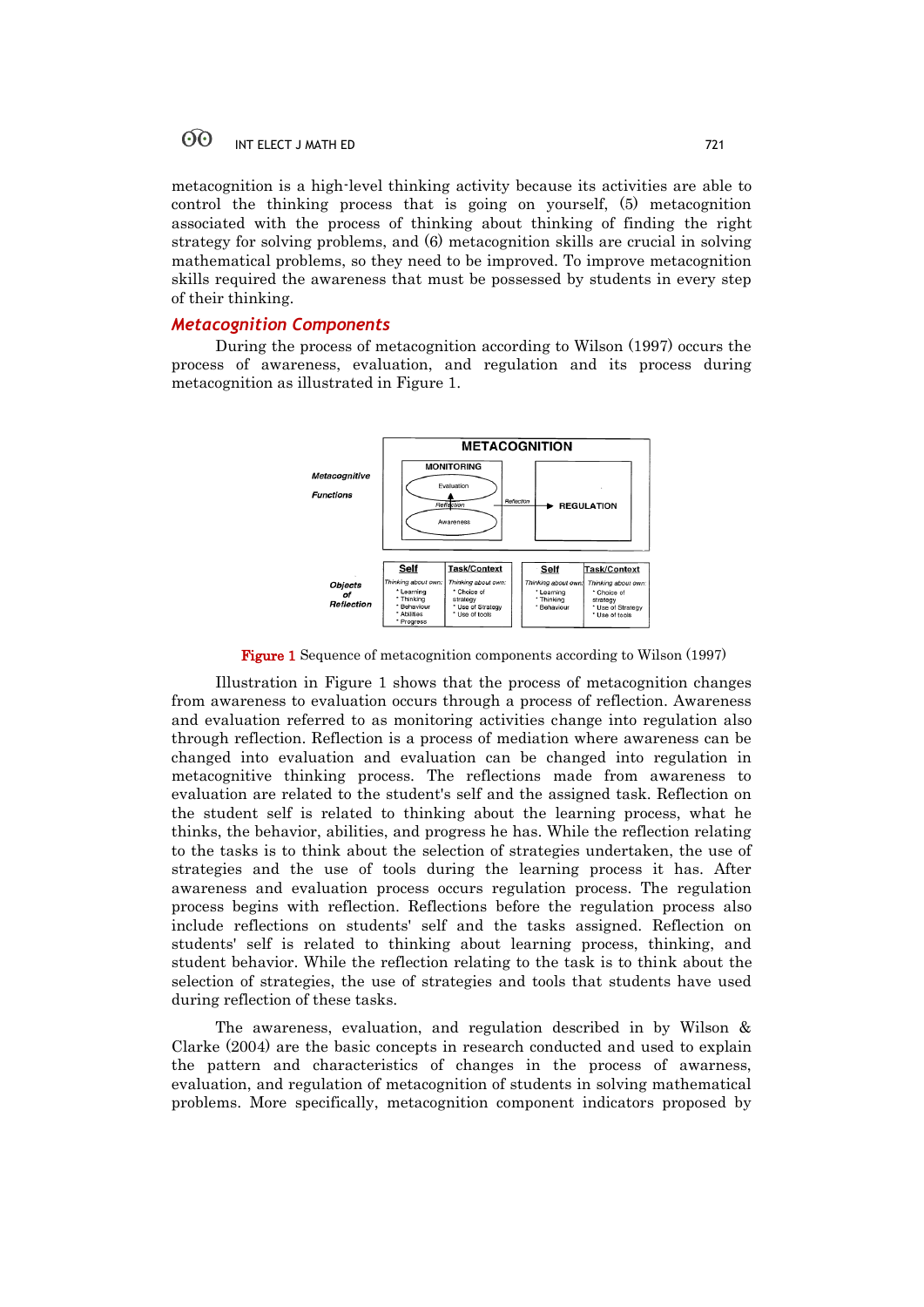Wilson & Clarke (2004) were further developed by Magiera & Zawojewski (2011). Magiera & Zawojewski (2011) provides a description of the metacognition component and states that awareness is a state in which a person is aware of what he thinks or what others think. This state shows him thinking (a) what is known (task, specific knowledge, relevant mathematical knowledge, or problemsolving strategy), (b) thinking about where he is in the problem-solving process, (c) thinking about what else still needs Done or (d) what can be done. Evaluation is a situation in which a person conducts a study of the decision-making process in a mathematical thinking activity that indicates the person is thinking about (a) the effectiveness and limitations of his mind, (b) the effectiveness of the strategy he chooses, (c) the assessment of the outcome  $(d)$ , And  $(e)$  and assessment of its progress, ability, or understanding. Regulation is a state in which a person thinks about (a) his strategic planning, (b) goal setting, and (c) the choice of his problem-solving strategy.

Magiera & Zawojewski (2011) statement on the description of types of metacognition activity as shown in Table 1.

| Code Descrption                  | Description                                                                                                                                                                                                                                                                     |
|----------------------------------|---------------------------------------------------------------------------------------------------------------------------------------------------------------------------------------------------------------------------------------------------------------------------------|
| <i>Awareness</i> Metacognition   | Statements made about the mathematical thinking of a person or<br>other person, indicating a thought about what is known by<br>someone?, where a person is solving problem solving?, what is<br>needed to do?, what has been done?, and what can be done?.                      |
| <i>Evaluation</i> metacognition  | Decisions made about the mathematical mind of a person or<br>others that indicate the effectiveness and limitation of thinking.<br>the effectiveness of the chosen strategy, the assessment of the<br>results, the assessment of progress, and the ability or<br>understanding. |
| <i>Regulation</i> metacognitiomn | Statements made about one's mathematical thinking or others<br>indicating a strategic planning process, setting goals, choosing a<br>strategy for problem solving.                                                                                                              |

Table 1 Metacognition activities by Magiera and Zawojewski

Based on the results of preliminary studies that are associated with previous research and theoretical studies have been determined activity and indicator of each activity that the size of the emergence of process awareness, evaluation, and regulation. Activity and indicator of each activity which become the measure of awareness, evaluation, and regulation process are seen in Table 2 below.

| <b>Table 2</b> The Finding Activities and Indicators of Awareness, Evaluation, dan Regulation |  |
|-----------------------------------------------------------------------------------------------|--|
|                                                                                               |  |

|                 |   | Awareness                                                               |                                                                                                                                                                                                                                                                                                                                                                                                                                                                                                                                                                                                                                                                       |  |  |
|-----------------|---|-------------------------------------------------------------------------|-----------------------------------------------------------------------------------------------------------------------------------------------------------------------------------------------------------------------------------------------------------------------------------------------------------------------------------------------------------------------------------------------------------------------------------------------------------------------------------------------------------------------------------------------------------------------------------------------------------------------------------------------------------------------|--|--|
| Activitiv<br>No |   |                                                                         | Indicators                                                                                                                                                                                                                                                                                                                                                                                                                                                                                                                                                                                                                                                            |  |  |
|                 | 1 | Rethink of what is<br>known of<br>mathematics<br>problem given $(A1)$ . | The subject of the study:<br>Read the given problem repeatedly and give marks at the words<br>which are regarded as the key-words $(A1.1)$ .<br>Note the important cases of problems by underlining the words<br>which are regarded as the key-words $(A1.2)$ .<br>Check the figure in the problem and represent the length and<br>width of the figure as variable x and $y(A1.3)$ .<br>Read the table of problem and note it as the known case and<br>differentiate the volume for the field as part of problem known<br>$(A1.4)$ .<br>Make an important note and conclude known cases as the<br>5.<br>requirement to determine the way of solving the problem given |  |  |
|                 |   |                                                                         | $(A1.5)$ .                                                                                                                                                                                                                                                                                                                                                                                                                                                                                                                                                                                                                                                            |  |  |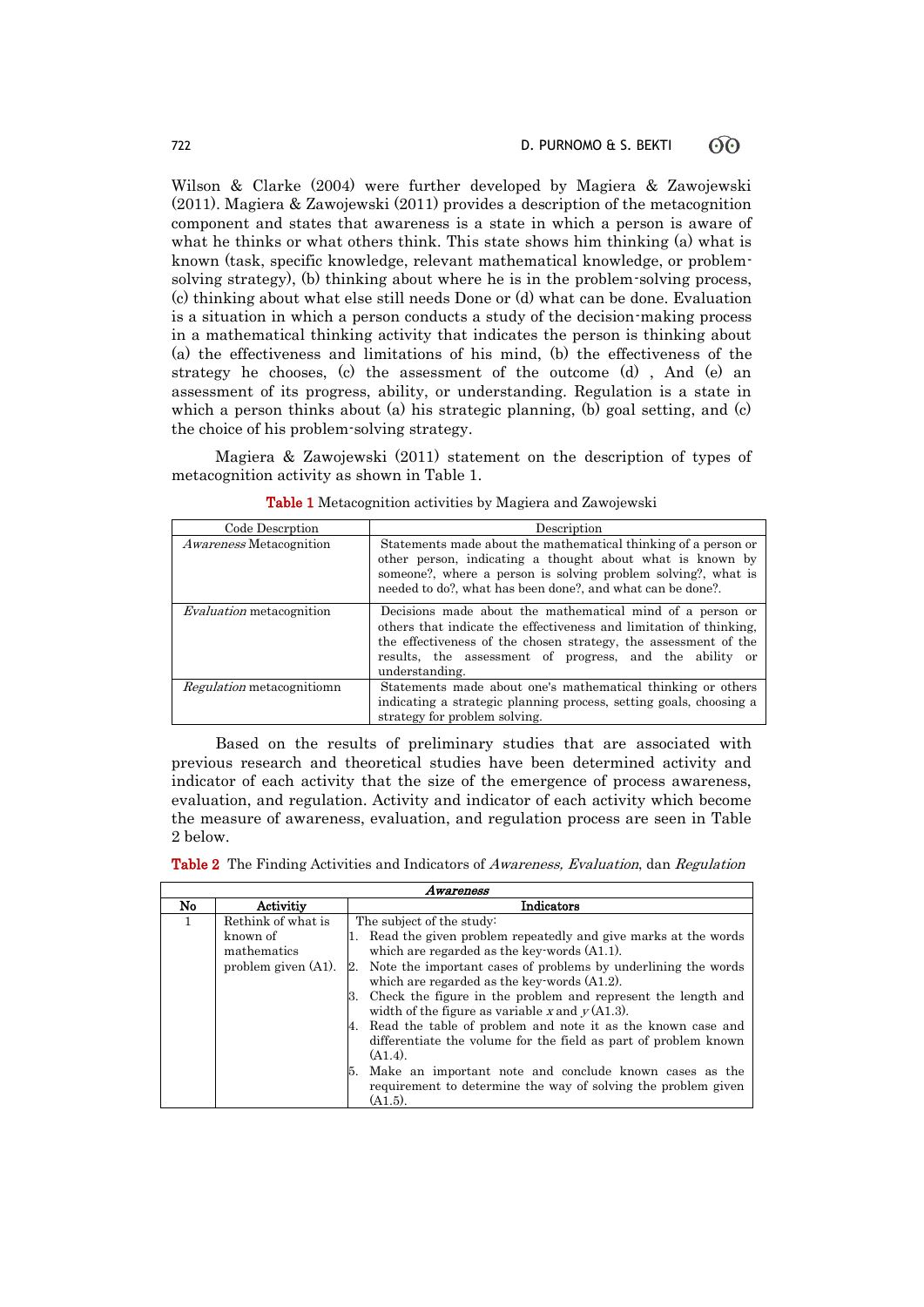|    |                                                                                                                                     | 6.                   | Make a relationship between the cases known in the problem<br>and each questions which will be answered at the problem given<br>$(A1.6)$ .                                                                                                                                                                                                                                                                                                                                                                                                                                                                                                                                                                                                                                                                                                                                                                                                                                                                                                                                                                                                                                                                                                                      |
|----|-------------------------------------------------------------------------------------------------------------------------------------|----------------------|-----------------------------------------------------------------------------------------------------------------------------------------------------------------------------------------------------------------------------------------------------------------------------------------------------------------------------------------------------------------------------------------------------------------------------------------------------------------------------------------------------------------------------------------------------------------------------------------------------------------------------------------------------------------------------------------------------------------------------------------------------------------------------------------------------------------------------------------------------------------------------------------------------------------------------------------------------------------------------------------------------------------------------------------------------------------------------------------------------------------------------------------------------------------------------------------------------------------------------------------------------------------|
| 2. | Rethink the<br>questions of<br>mathematics<br>problems and<br>similar problems<br>which are finished<br>before $(A2)$               | 1.<br>2.<br>3.<br>4. | The subject of the study:<br>Read each question repeatedly and relate them to the previous<br>questions of problems as known cases (A2.1).<br>Give marks at the words which are regarded as the key-words<br>and each questions and conclude cases asked in problems (A2.2).<br>Make relationship question (a) in the problem relating to the<br>area of rectangular. The relationship between area (L) and<br>length and width is $L=xy$ or $L=5xy$ depends on the assumption<br>done for the length and width which are assumed before $(A2.3)$ .<br>Make relationship between the length of available barbed wire<br>(s) on the problem and the fanced stable in the form of equation<br>$s=x+6y$ or $s=5x+6y$ . Since the length of barbed wire is 240<br>meters, there are two equations can be written: $240=x+6y$ or<br>$240=5x+6y(A2.4)$ .<br>5. State the area of rectangular at the problem known as one<br>function consisting of long and wide variable known as area<br>function variable (A2.5).<br>6. Change the function of rectangular area on the problem given as<br>one function variable by determining the maximum requirement<br>of a field area (A2.6).<br>7. Conclude the cases asked in the problem based the note made<br>$(A2.7)$ . |
| 3. | Rethink of cases<br>which have not<br>been finished in the<br>last time yet when<br>finishing<br>mathematics<br>problem given (A3). |                      | The subject of the study:<br>Make the relationship between the length of barbed wire and<br>wired stable part as equation $240=x+6y$ or $240=5x+6y$ (A3.1).<br>2. State the area of stable in form of one changer function as $L=xy$<br>into $L = x(240-6x)(A3.1)$ .<br>3. State the area of stable in the form of one changes function as<br>$L = 5$ xyinto $L = 5(240.6y/5)y$ (A3.3).<br>4. Do the substitution of area function in one changer and<br>determine downward ( <i>derivative</i> ) of the function (A3.4).<br>5. Write downward of one changer function and determine the<br>requirement of maximum and minimum value of a function as<br>$dL/dx=0$ or $dL/dy=0$ (A3.5).                                                                                                                                                                                                                                                                                                                                                                                                                                                                                                                                                                         |
| 4. | Rethink the next<br>step to do to finish<br>mathematics<br>problem given (A4)                                                       | 4.                   | The Subject of the study:<br>1. Looking aback cases known in the problem (A4.1).<br>2. Chose the way used to do the problem given based on the<br>knowledge got before $(A4.2)$ .<br>3. Determine variable value decided after down warding the area<br>function stated in one changer function (A4.3).<br>Do variable substitution which has got into the previous<br>function, i.e. $240=x+6y$ or $240=5x+6y$ (A4.4).<br>5. Find out the whole stable area and each stable as the answer of<br>the problem given $(A4.5)$ .<br>6. Reread table at the problem given to check the truth of the<br>answers got $(A4.6)$ .<br>7. Write the area comparation of each stable and the amount of<br>goats $(A4.7)$ .<br>8. Write the fee of stable building material and the fee of weekly<br>operational as stated in table of problem given $(A4.8)$ .                                                                                                                                                                                                                                                                                                                                                                                                             |
| 5. | Rethink the<br>explanation of the<br>answers of<br>mathematics<br>problem given (A5).                                               | 2.<br>4.             | The subject of the study:<br>1. Reread the answers of the problem to make known the order and<br>systematically answers of problem as being asked and required<br>at the questions (a), (b), and (c) $(A5.1)$ .<br>Try to use another way to answer the problem which has not<br>done before (A5.2).<br>3. Use the new way repeatedly and check the cases known in the<br>problem $(A5.3)$ .<br>Compare the answers explanation between one way and the                                                                                                                                                                                                                                                                                                                                                                                                                                                                                                                                                                                                                                                                                                                                                                                                         |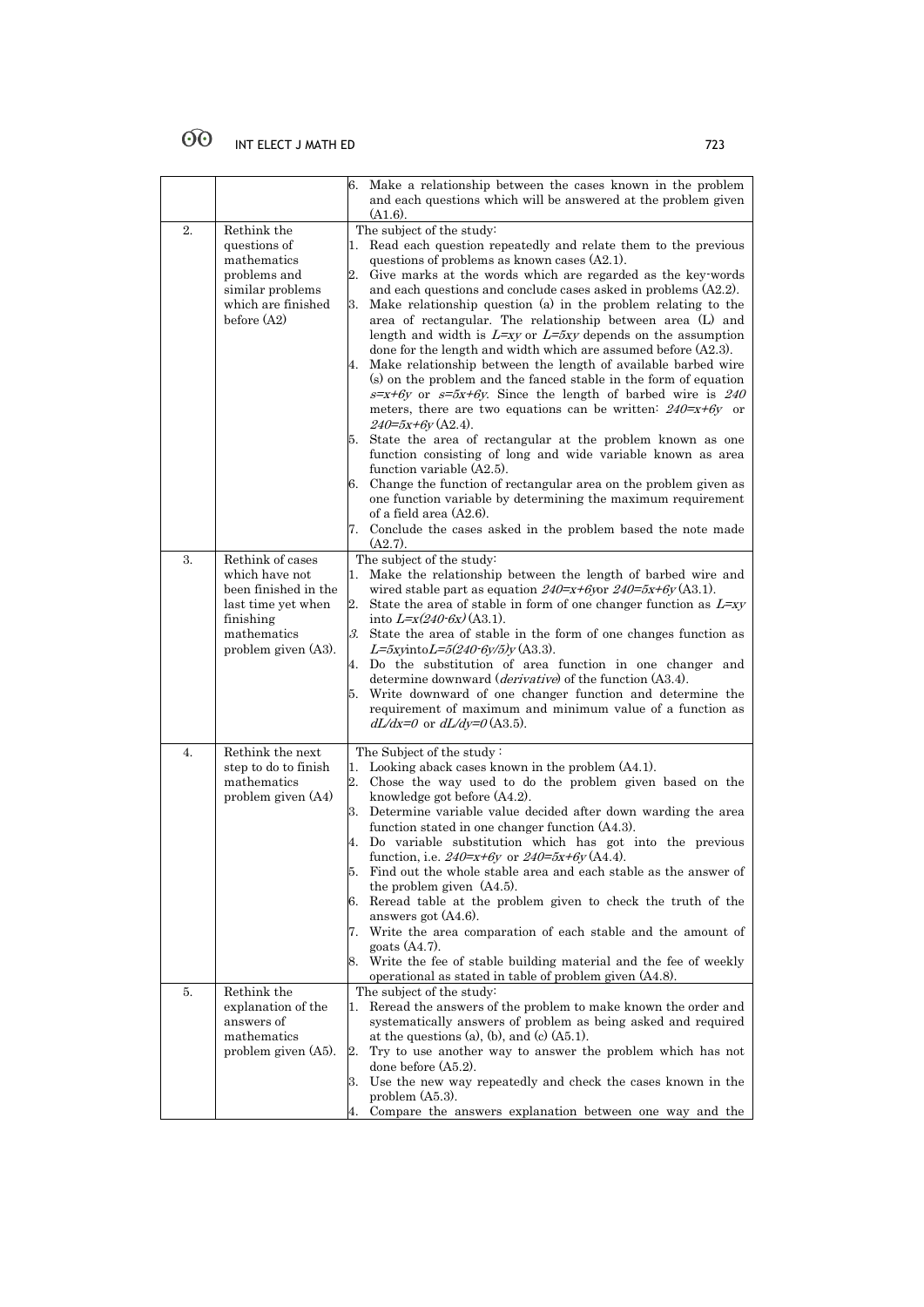other which has been done before (A5.4). Evaluation No. Activities Indicators 1. Rethink the way used to finish mathematics problem given (E1). The subject of the study: 1. Compare the result of each way done in answering the questions at the problem given (E1.1). 2. Mark the important things at the ways and steps used to solve the problem (E1.2). 3. Note the important cases at the difference between the used to solve the problem given (E1.3). 4. Make the relationship between cases known and the ways used to finish problem (E1.4). 2. Rethink of the order of steps to do at the time finishing mathematics problem given  $(E2)$ . The subject of the study: 1. Recheck the relationship between the cases known and cases asked in the problem (E2.1). 2. Check the explanation of the answers written based on in the ways done (E2.2). 3. Recheck the relationship writing between the length of wire available at the problem given and part of the fence which is fenced (S2.3). 4. Read the table and make an order of the amount of goats in each stable with the area of each stable (E2.4). 5. Mark the important cases on the steps of answering problem done (E2.5). 3. Check the answers of mathematics problems finished (E3). The subject of the study: 1. Check maximum and minimum requirement of one changer function based on the area formula written before (E3.1). 2. Recount the length and width of the whole stable and each of the stable at the problem given (E3.2). 3. Recount the comparation between the area of the stable and the amount of goats in each stable (E3.3). 4. Recount the amount of the building stable material (E3.4). 5. Recount the operational fee of the whole stables weekly (E3.5). 6. Conclude question answers thoroughly (E3.6). 4. Rethink of the truth of the mathematics answers available (E4). The subject of the study: 1. Reread the question answers (a), (b), and (c) to make known whether the answers written on the answer sheet are right or not (E4.1). 2. Make a relationship between answers obtained and each problem given (E4.2). 3. Correct the length and width of the stable obtained with the length of the wire available (E4.3). 4. Recount problem (b) and (c) by looking back table 1 on the mathematics problem (E4.4). 5. Rethink the failure done in answering mathematics problem given by previous way (E5). The subject of the study: Reread the answers of each of the question to know the truth value (E5.1). 2. Recheck the answers about the requirement fill fulled maximum and minimum value of the area of whole stable in the question (a) (E5.2). 3. Recheck question answers (b) about comparation between the amount of stable and the area of the stable as the requirement at figure (1) and table (1) on mathematics problem (E5.3). 4. Recheck the answers (c) about total operational fee each week and stable building fee as being required on table (1) on the mathematics problem (E5.4). Regulation

No. Activitiies and Activities and Activities and Activities and Activities and Activities and Activities and Activities and Activities and Activities and Activities and Activities and Activities and Activities and Activit 1. Rethink of making The subject of the study:

60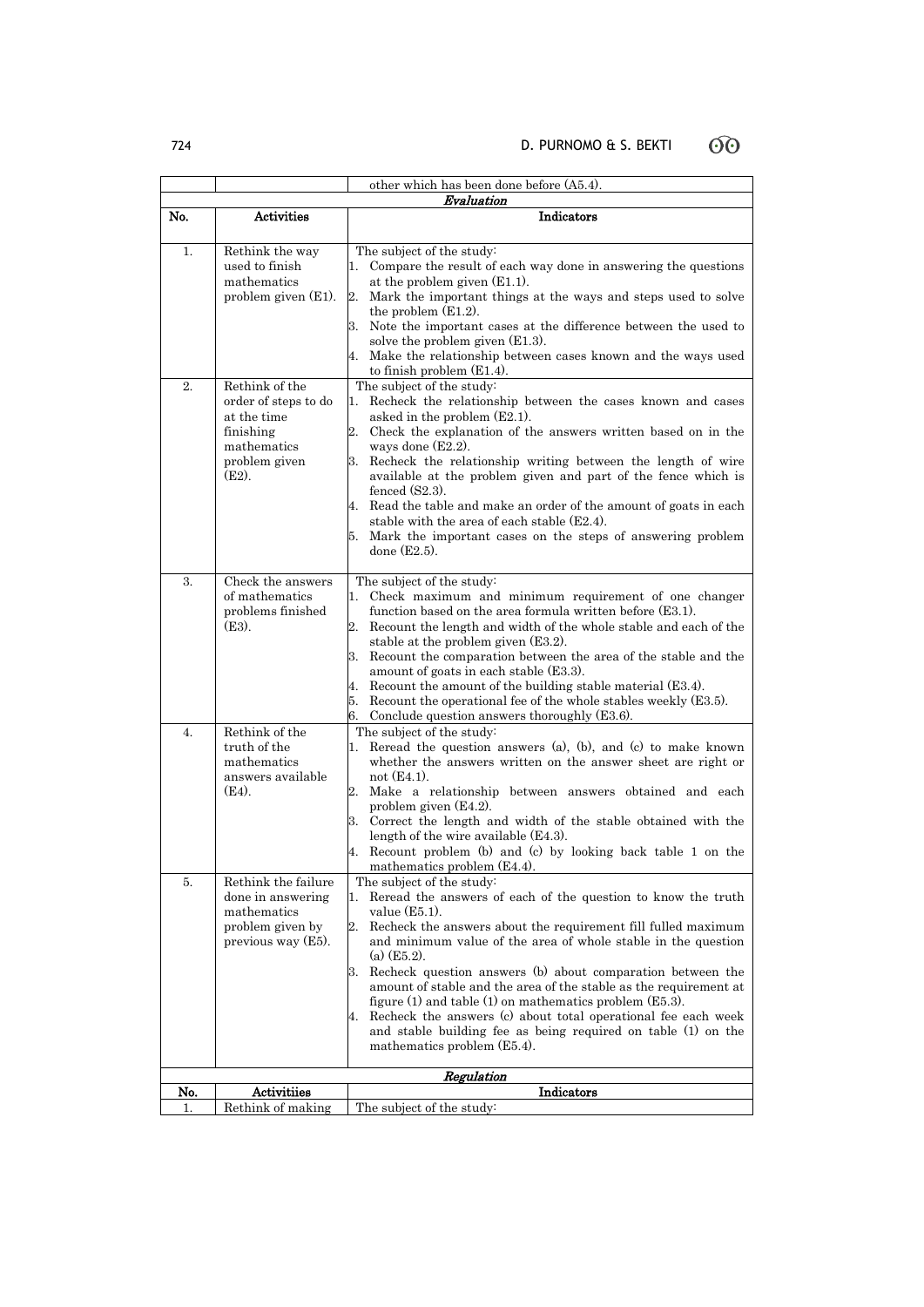|                  | a plan to finish<br>mathematics                      | 1. Recheck the problem answer repeatedly before making<br>conclusion $(R1.1)$ .  |  |
|------------------|------------------------------------------------------|----------------------------------------------------------------------------------|--|
|                  | problem given soon                                   | 2. Decide the proper and easy way to answer problem questions                    |  |
|                  | $(R1)$ .                                             | given $(R1.2)$ .                                                                 |  |
|                  |                                                      | Order the answers of each questions based on the requirement<br>3.               |  |
|                  |                                                      | known before $(R1.3)$ .                                                          |  |
|                  |                                                      | Mark the failure in counting the problem answers given $(R1.4)$ .                |  |
|                  |                                                      | Reread table and figure in the problem given to determine the                    |  |
|                  |                                                      | easy and proper way used to answer the problem given $(R1.5)$ .                  |  |
|                  | 2.<br>Rethink different<br>The subject of the study: |                                                                                  |  |
|                  | way used to answer                                   | Check the way used to answer the problem question $(R2.1)$ .<br>1.               |  |
|                  | mathematics                                          | $\overline{2}$ .<br>Differentiate the way used to finish mathematics in problem  |  |
|                  | problem given $(R2)$ .                               | given $(R2.2)$ .                                                                 |  |
|                  |                                                      | Order the question answers of each question in the problem<br>3.                 |  |
|                  |                                                      | given $(R2.3)$ .                                                                 |  |
|                  |                                                      | Use the easy way in answering questions to explain the answers<br>4.             |  |
|                  |                                                      | of each problem $(R2.4)$ .                                                       |  |
| 3.               | Rethink of what                                      | The subject of the study:                                                        |  |
|                  | will do to start                                     | Reread the known cases in the problem given $(R3.1)$ .<br>1.                     |  |
|                  | answering                                            | 2. Check the countability of data at the table and figure with the               |  |
|                  | mathematics                                          | answer given in the problem given $(R3.2)$ .                                     |  |
|                  | problem $(R3)$ .                                     | Determine and decide the easy way which can be used to answer<br>3.              |  |
|                  |                                                      | the problem given $(R3.3)$ .                                                     |  |
|                  |                                                      | Determine the answer problem question by making relationship<br>4.               |  |
|                  |                                                      | between the known cases and asked (R3.4).                                        |  |
| $\overline{4}$ . | Rethink how to                                       | The subject of the study:                                                        |  |
|                  | change the way in                                    | Recheck the answers of problem questions given and compare<br>1.                 |  |
|                  | finishing                                            | the questions to rectangular figure known $(R4.1)$ .                             |  |
|                  | mathematics                                          | 2.<br>Mark the important cases of the answers known $(R4.2)$ .                   |  |
|                  | problem given $(R4)$ .                               | 3.<br>Make a conclusion at the answers using the way done $(R4.3)$ .             |  |
|                  |                                                      | Check the answer difficulty level done $(R4.4)$ .<br>4.                          |  |
|                  |                                                      | Recheck the answers of the problems given at answer sheet of                     |  |
|                  |                                                      | the subject of the study $(R4.5)$ .                                              |  |
|                  |                                                      | Conclude each question answer $(a)$ , $(b)$ , and $(c)$ of questions given<br>6. |  |
|                  |                                                      | $(R4.6)$ .                                                                       |  |

# **Research Methods**

The type of research conducted is descriptive qualitative so that the method used in the research is to analyze the qualitative data consisting of work, think-aloud, metacognition questionnaire, the results of observation and interview. The steps to get data are (1) to give Calculus problem to 23 students majoring in Department of Mathematics Education Institute of Teacher Training and Education Budi Utomo Malang who have taken Differential Calculus course. Calculus problems are questions about the application of a function derivative of a variable to determine the maximum or minimum area of an area. Problem as an instrument has been validated by mathematicians from the side of the concept and mathematics education experts from the side of the language it uses. (2) the research subjects solved this problem with think-aloud for 60 minutes. The researcher corrects students' work to classify them into high, moderate, and low-ability students categories. Interview activities are recorded in the form of video and audio for the metacognition process. (3) After the subject completes Calculus, the researcher gives a metacognition questionnaire in the form of 14 statements about metacognition and each statement given alternative answers "yes", "no" or "unsure". The statement in the questionnaire consists of six statements related to process awareness, 5 statements related to the evaluation process, and three statements related to the regulation process. If the research subject answers "yes" means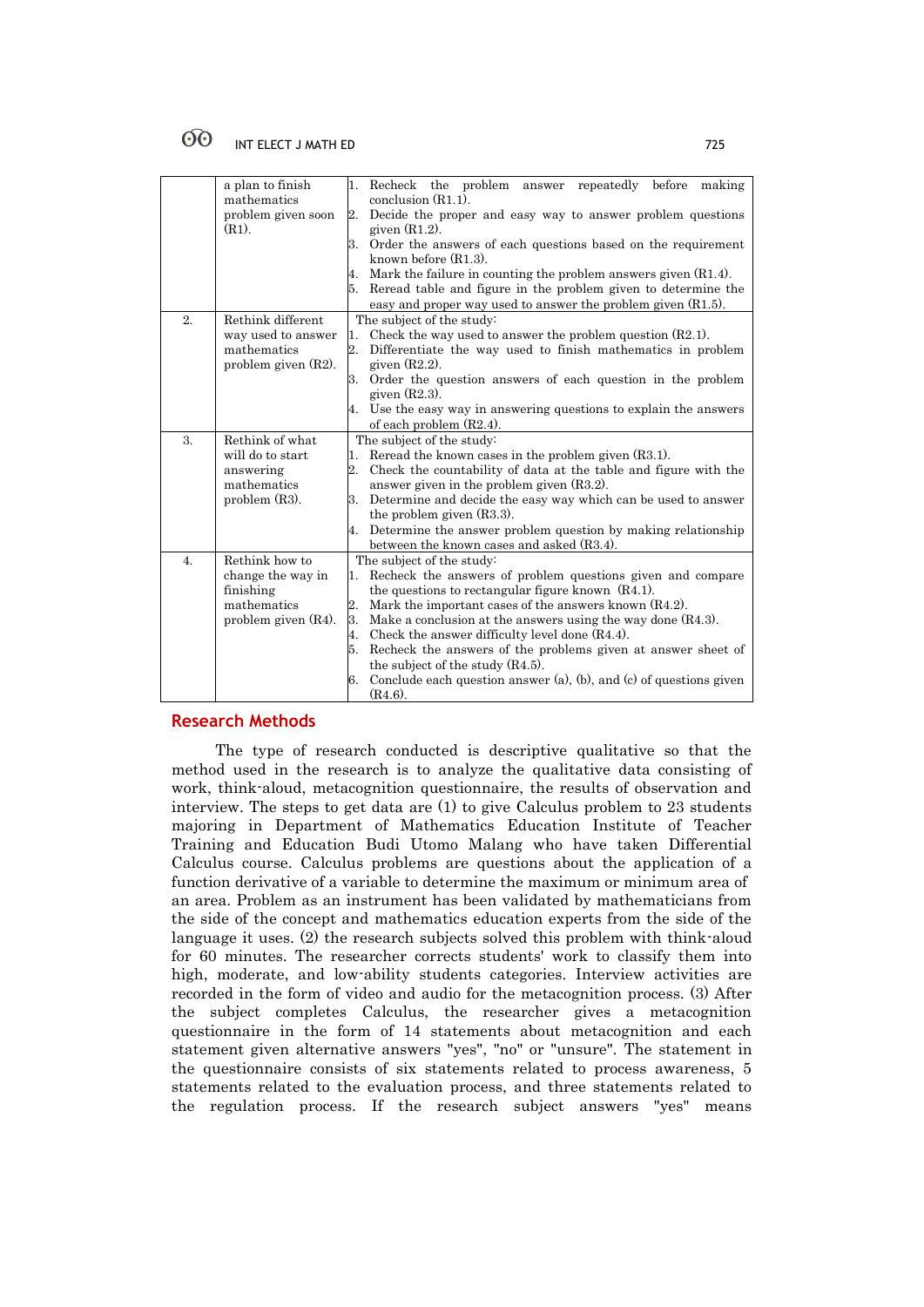metacognition arises, if it does not mean metacognition does not appear, and if the subject answered "unsure" the researcher followed up with the interview. (4) Researchers study video recordings and record the results in an observation sheet consisting of activities and indicators of awareness, evaluation, and regulation. On the observation sheet, the awareness process contains 5 activities with 30 indicators, the evaluation contains 5 indicators with 23 indicators, and the regulation contains 4 activities with 19 indicators. (5) conducting interviews, the interview aims to explore the emergence of activities and indicators of awareness, evaluation, and regulation. (6) research data obtained subsequently transcribed. Transcription is done after the researchers get the data needed in the study. The transcripts of data in this study are thought-aloud transcripts and interviews. (7) Conducting data reduction, data reduction is done by creating a core abstraction that summarizes the data, processes and statements that need to be maintained in order to remain within it. Compilation of data in units which are further categorized by coding. (8) data analysis, metacognition process analysis each research subject through each activity and indicator awareness, evaluation, and regulation. The analysis is done to describe the activity of thinking of research subject according to activity and indicator of every process awareness, evaluation, and regulation. (9) Data validation, data validation is done by triangulation technique and peer examination through discussion and research result seminar. (10) Summing up the results of the study. The conclusions were obtained by comparing work results, metacognition questionnaires, think-aloud transcripts, observations using observation sheets, and interview transcripts of each study subject.

## **Results and Discussion**

Initial data of 23 research subjects who perform awareness, evaluation, and regulation obtained results as follows.

| Category            | Description                       | $\Sigma$ Subjek |
|---------------------|-----------------------------------|-----------------|
| Metacognition       | Complete Sequenced Metacognition  |                 |
|                     | Complete Unsequence Metacognition | 13              |
| Components          | Incomplete Metacognition          | 6               |
| Based on            | <b>High Ability</b>               | 6               |
| Abilities           | Medium Ability                    | 9               |
|                     | Low Ability                       | 8               |
| <b>High Ability</b> | Complete Sequenced Metacognition  | $\overline{2}$  |
|                     | Complete Unsequence Metacognition | $\overline{2}$  |
|                     | Incomplete Metacognition          | $\overline{2}$  |
|                     | Complete Sequenced Metacognition  | $\overline{2}$  |
| Medium Ability      | Complete Unsequence Metacognition | 6               |
|                     | Incomplete Metacognition          |                 |
|                     | Complete Sequenced Metacognition  | 0               |
| Low Ability         | Complete Unsequence Metacognition | 5               |
|                     | Incomplete Metacognition          | 3               |

Table 3 Research Subjects Conducting Metacognition

To provide an overview of changing patterns of metacognition process of mathematics students in solving mathematical problems, research presented data for 3 research subjects representing each pattern of change of awareness, evaluation and regulation. The exposure of the data was S-1 for the subjects who conducted complete sequenced metacognition, S-3 subjects who did complete unsequenced metacognition, and S-5 subjects who did incomplete metacognition.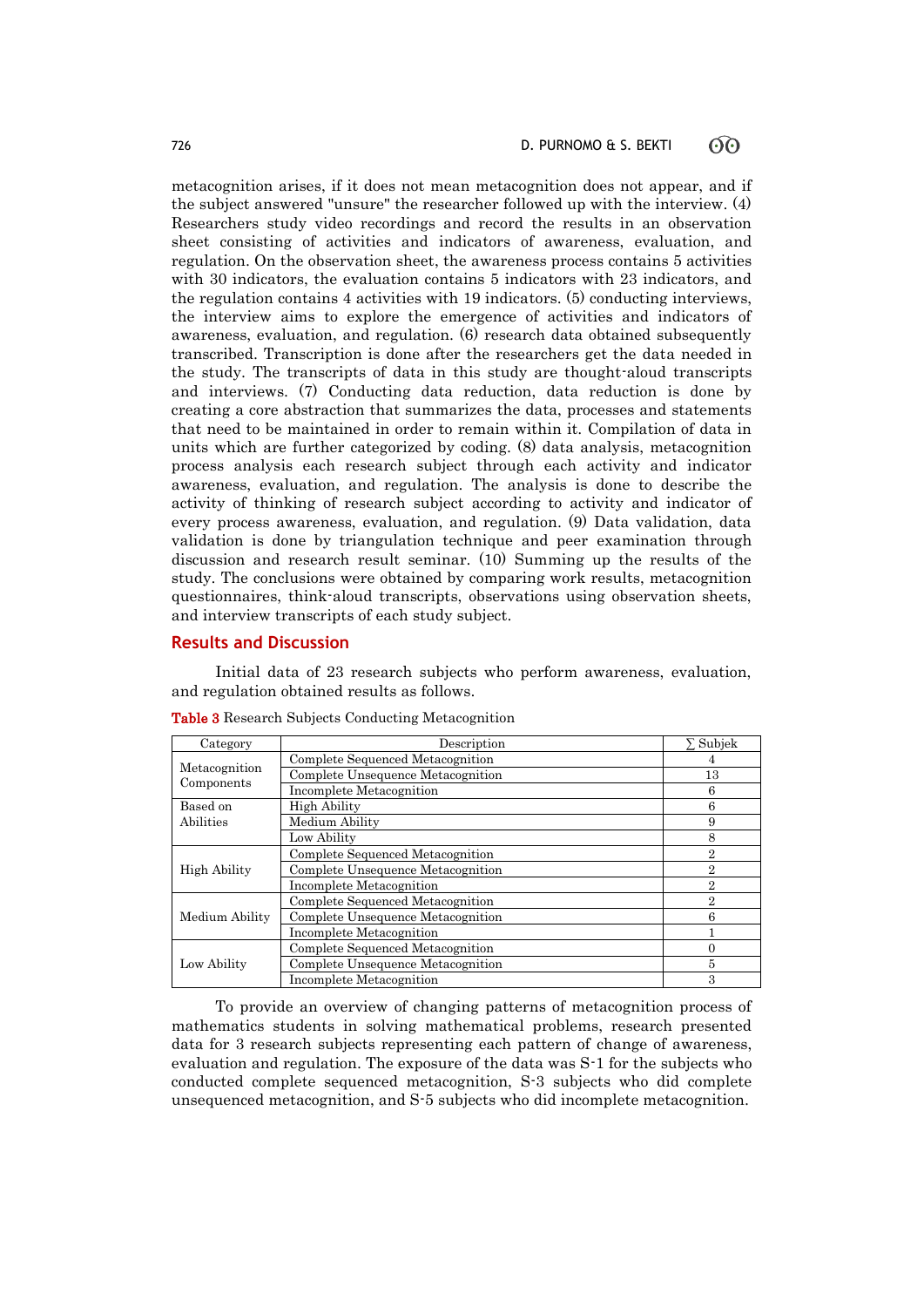### $60^{\circ}$ INT ELECT J MATH ED 727

# *1. Research Results for S-1*

S-1 is the subject of research that conducts complete sequenced metacognition. Changes to the process awareness patterned A1, A2, A3, A4, and A5, changes in the process evaluation patterned E1, E2, E3, E4, and E5, and changes in regulation process patterned R1, R2, R3, and R4. The overall pattern of changes in the process of metacognition of students based on the emergence of activities and indicators on S-1 began in the process of awarness, evaluation and regulation with the pattern A1, A2, A3, A4, A5, E1, E2, E3, E4, E5, R1, R2 , R3, and R4. The pattern of change based on the emergence of each indicator that occurs in awareness, evaluation, and regulation for S-1 as shown in Figure 2.

Box A, E, and R illustrate the process of awareness, evaluation, and regulation. Large circles describe the activity and small circle in each big circle illustrating the indicator of each component of metacognition. The arrow direction indicates the order of change of each indicator on each activity. The change pattern starts from the red box in box A and ends in a red circle on the R box.



Figure 2 Complete Metacognition Change Pattern Ordered on S-1

Based on Figure 2, we can explain the sequence of patterns of metacognition process S-1 in solving a mathematical problem that starts from a small red circle on rectangle A and ends in a small red circle on rectangle R. The order of the change pattern is A1.1, A1.2, A1.3, A1.5, E1.2, E1.4, R1.3, A1.1, A1.4, A2.1, A2.2, A2. 3, A2.5, E2.1, E2.2, E2.3, R1.1, R2.4, A1.6, A2.6, E3.1, E3.2,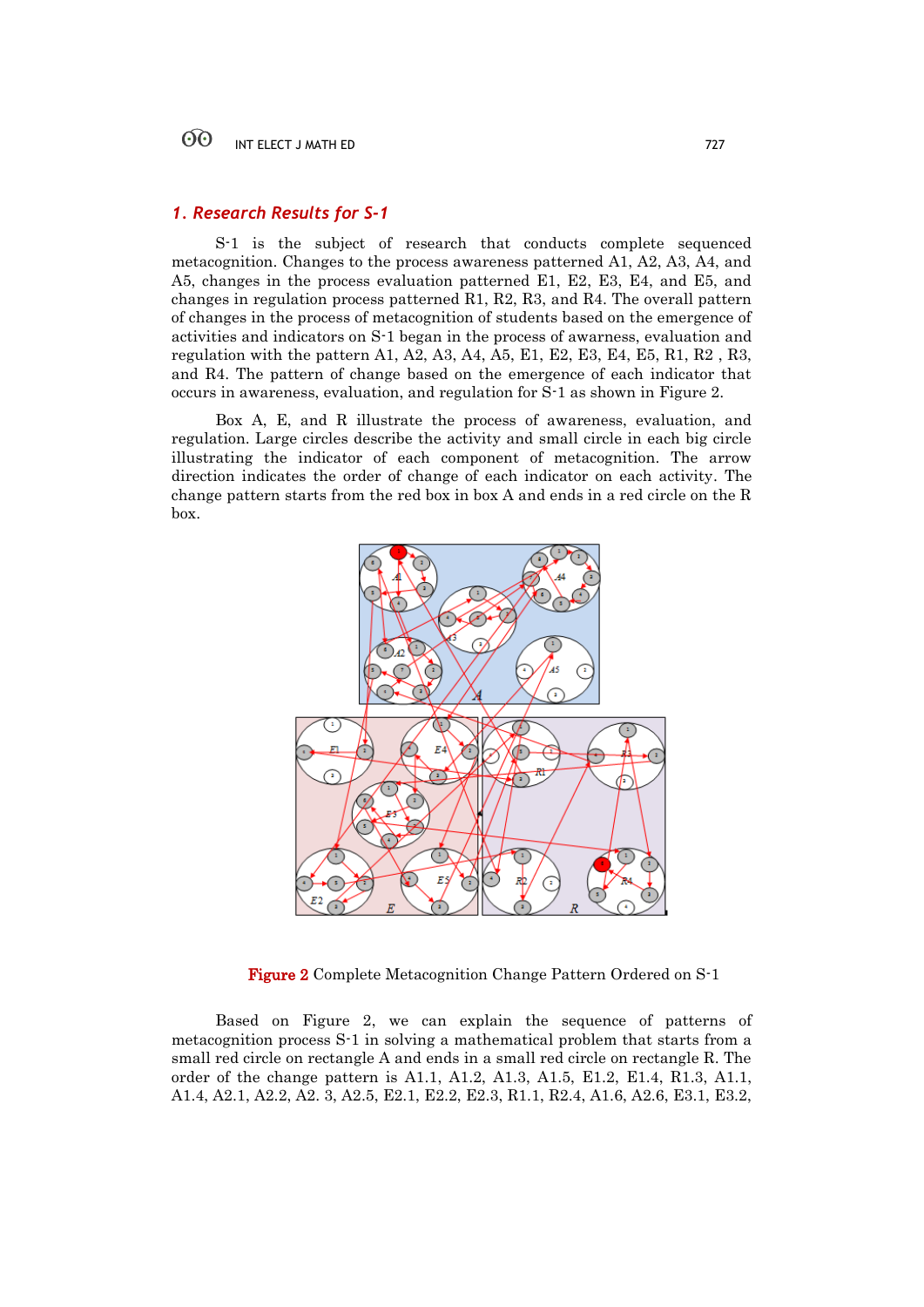E3.5, E3,4, A4.1, A4.2, A4.3, A4.4, A4.5, A4.8, E2.4, E2.5, R2.1, R2.3, R3.4, A2.4, A2. 7, A4.7, A4.6, E4.1, E4.2, E5.1, E5.2, R1.5, R3.2, E3.1, E3.3, E3.4, E3.6, E5.4, A5.1, E4.3, E4.4, E3.2, E3.5, R4.1, R4.5, R3.1, R4.2, R4.3, R4.6.

# *2. Research Results for S-3*

S-3 is a subject of research that performs complete unsequenced matacognition. Pattern of metacognition changes in S-3 in order of awareness, evaluation, and regulation. The change awareness process is patterned A1, A2, A3, A5, A4. The change evaluation process is patterned E2, E1, E3, E4, E5. The regulation change process is patterned R1, R3. R2, and R4. The overall pattern of changes in the process of awareness, evaluation, and regulation on S-3 is patterned A1, A2, A3, A5, A4, E2, E1, E3, E4, E5, R1, R3, R2, and R4.

The pattern of changes in awareness, evaluation, and regulation on S-3 as shown in Figure 3.



Figure 3 Patterns of Underscored Metacognition Changes in S-3

 Based on Figure 3, we can explain the sequence of pattern changes of metacognition process S-3 in solving the mathematical problem that starts from a small red circle on rectang A and ends in a small red circle on rectangle R. The order of the change pattern is A1.1, A1. 3, A1.2, E2.1, E2.2, E2.3, R1.1, A1.6, A1.5, A2.1.A2.3, E1.2, E1.4, A2.4, A2.5, A2.6, A3.1, A3.2, A3.4, A3.5, E2.5, E3.2, E.3.3, E3.4, R3.2, R3.4, A4. 3, A4.7, A4.4, A4.8, E3.5, E3.6, E4.1, R2.1, R2.3, A4.5, A4.6, E4.2, E4.3, E5.4, E5.1, E5.3, A5.1, R1.3, R4.2, R4.5, R.4.6.

# *3. Research Results for S-5*

S-5 is the subject of research that performs incomplete metacognition. The pattern of metacognition changes is A1, A3, A2, A4, A5 in process awareness,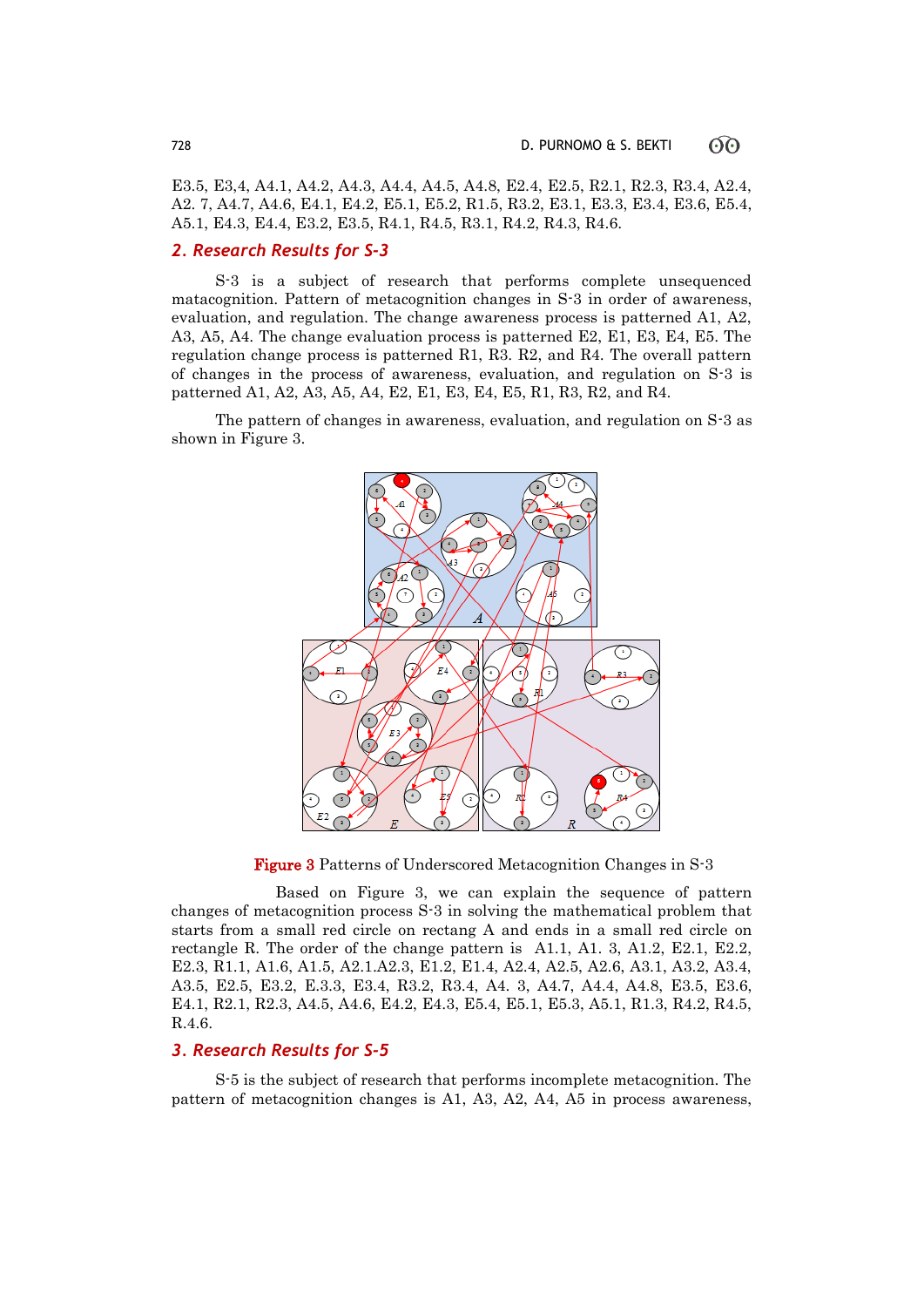## $60^{\circ}$ INT ELECT J MATH ED 729

E1, E2, E3, E4 on process evaluation, and R1, R3, R2, R4 on regulation process. The overall pattern of complete metacognition change not sorted is A1, A3, A2, A4, A5, E1, E2, E3, E4, R1, R3, R2, and R4.

 The pattern of changes occur in awareness, evaluation, and regulation on S-5 as shown in Figure 4



Figure 4 Pattern of Incomplete Metacognition Changes on S-5

According to Figure 4, it can be explained the sequence of patterns of metacognition process changes S-5 in solving the mathematical problem that starts from a small red circle on rectangle A and ends in a small red circle on the rectangle R. The order of the pattern is A1.1, A1. 2, A1.4, E1.2, R1.1, R1.3, E3.1, E3.2, E3.5, E2.1, E2.3, R3.1, R3.2, A2.1, A2.3, A2.4, A3.1, E2.5, E1.4, R2.4, R2.1, A4.2, A4.3, A4.4, A1.5, A1.6, E3. 2, E3.4, E3.5, E4.1, E4.3, E4.2, R1.4, R2.3, R4.1, R4.2, R3.4, A4.8, A4.7, A5.1, E3.3, R4.1.

Captions figure 2, 3 and 4

: Awareness as metacognition component : Evaluation as metacognition component : Regulation as metacognition component : The indicator that appears : Indicators that do not appear : The direction of the metacognition change pattern : The beginning and end patterns of metacognition change A1.1 : The emergence of the 1st indicator of the 1st activity in the awareness process E2.3 : The emergence of the 3rd indicator of the 2nd activity in the evaluation process R3.4 : The emergence of the 4th indicator of the 3rd activity on the regulation process, etc.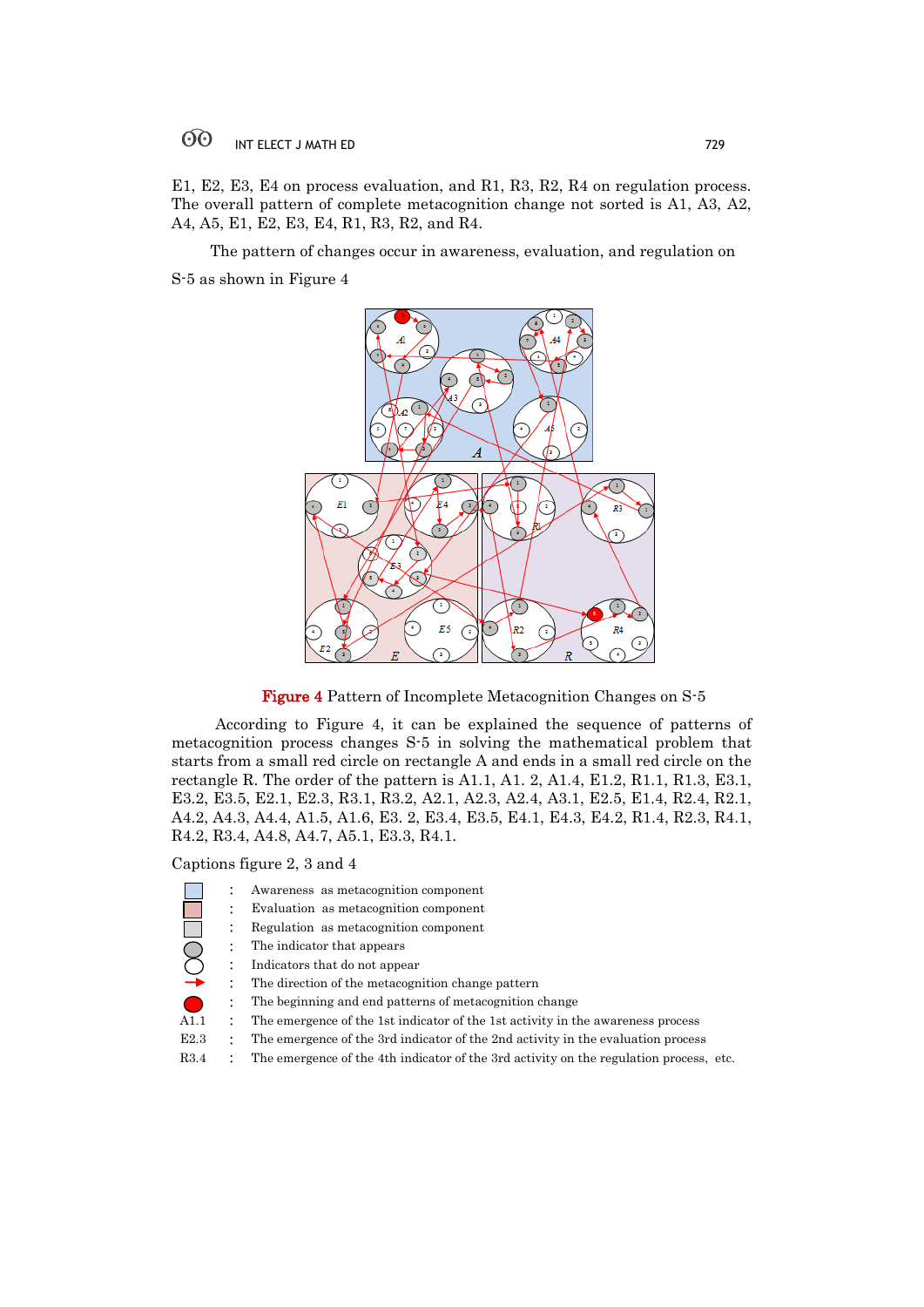# **Conclusions and Suggestions**

Based on data analysis, it can be concluded that the change pattern of awareness, evaluation, and regulation of mathematics students in solving mathematical problems can be categorized into complete sequenced metacognition, complete unsequnced metacognition, and incomplete metacognition. Each process of awareness, evaluation, and regulation in each category has a different pattern.

Complete sequenced metacognition in awareness process patterned the students rethinking what is known from the mathematical problem, rethinking the question in mathematical problems and relating it to similar problems that have been resolved before, rethinking about something that has not been resolved in the past when solving the problem Mathematically, rethinking the next step that must be done to solve a given mathematical problem, rethinking the description of the answer to the mathematical problem given. In the evaluation process the student rethinks the method used in solving the mathematical problem, rethinking the sequence of steps to be taken when solving the mathematical problem, re-examining the mathematical problems, which have been resolved, rethinking the correct answers to mathematical problems, and rethinking failure done in answering mathematical problems in the previous way. In the regulation process, the students rethink their plans to solve mathematical problems, rethink the different ways in which to solve mathematical problems, to rethink what to do next in answering mathematical problems, and to think about changing the way in solving mathematical problems.

Complete unsequenced metacognition in awareness process patterned the students rethinking what is known from the mathematical problem, rethinking the question in mathematical problems and relating it to similar problems that have been resolved in the past, rethinking about something that has not been resolved in the past when solving a mathematical problem, rethink the next step that must be done to solve a given mathematical problem, rethink the description of the answer to the mathematical problem given. In the evaluation process the student rethinks the sequence and the steps to be taken when solving the mathematical problem, rethinking the method used in solving the mathematical problem, re-examining the mathematical problem, rethinking the answer to the mathematical problem, and rethinking the failure made In answering mathematical problems in the previous way. In the regulation process the students rethink their plans to solve mathematical problems, rethink what to do next in answering mathematical problems, to rethink the different ways in which mathematical problems are solved, and to rethink how to solve mathematical problems.

Incomplete metacognition in awareness process patterned the students rethinking what is known from the mathematical problem, rethinking something that has not been resolved in the past while solving the mathematical problem, rethinking the question in mathematical problems and relating it to similar problems that have been resolved. Beforehand, rethink the next step to be done to solve the mathematical problem, and rethink the answers to the given mathematical problems given. In the evaluation process the students rethink the methods used in solving mathematical problems, rethinking the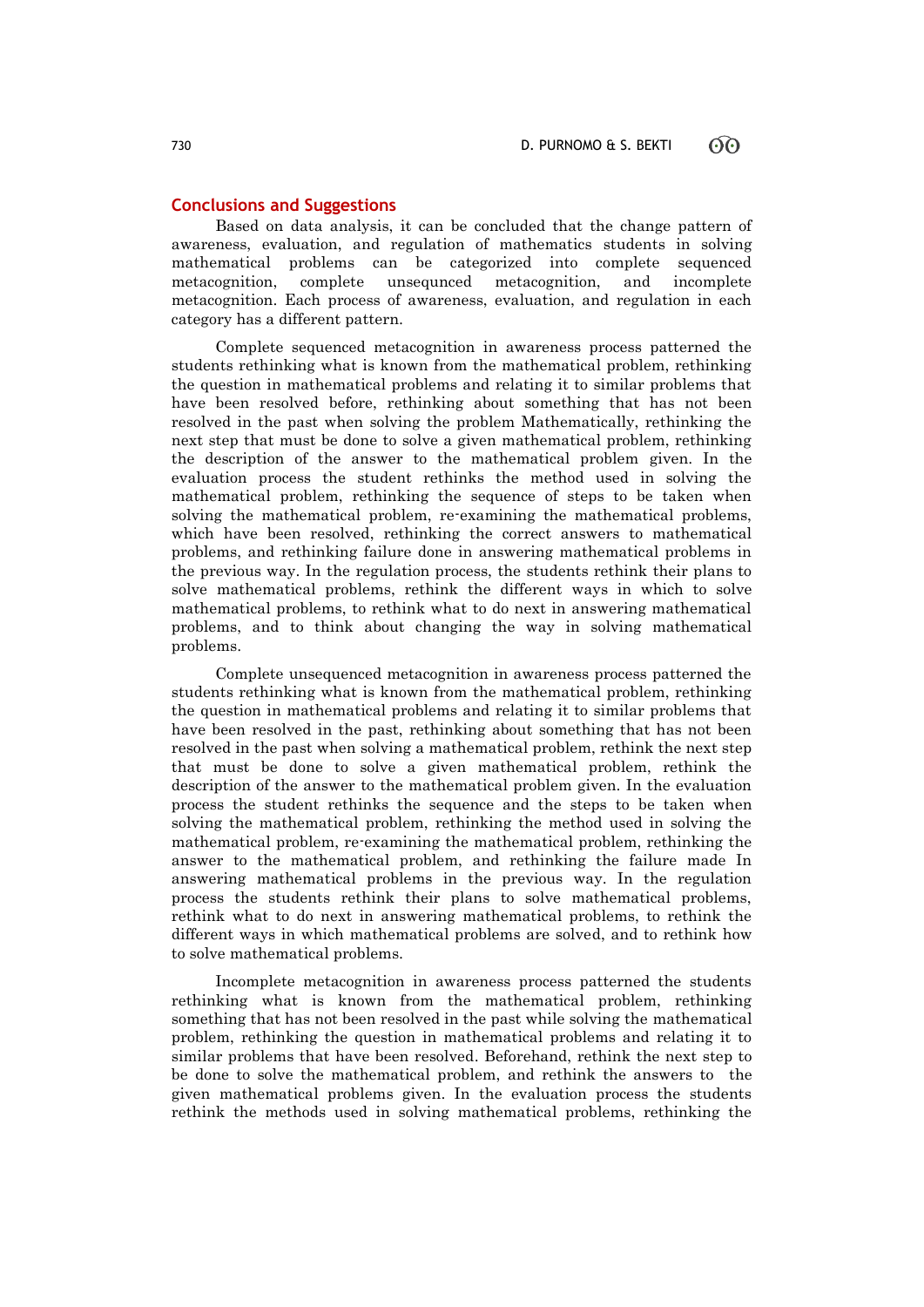steps to be taken when solving the mathematical problems, re-examining the results of mathematical problems, reconsidering whether or not answers to mathematical problems have been resolved. In the process of regulation, the students rethink the plans to solve the mathematical problems immediately, to rethink what to do next in starting to answer the mathematical problems, to rethink the different ways in which to solve mathematical problems, and to rethink how to solve mathematical problems.

Based on the research findings, the suggestions put forward for further research are (1) Findings and research results obtained occurred in the group of private college students. These findings can be followed up on the public college students as research subjects and relate to the type of questions used, the variations and origins of the student school or the time of execution during the metacognition process. (2) The complete sequenced, complete unsequnced and incomplete metacognition are observed in the process of awarness, evaluation and regulation. In another case, further research is needed on how metacognition pattern and change between each process of awarness, evaluation and regulation. (3) The indicator that arises in metacognition process is during student solve the problem of Calculus Differential. Further research that can be done is how the indicator that arises if the problem is given other than Differential Calculus. Is there a different?

# **Disclosure statement**

No potential conflict of interest was reported by the authors.

## **Notes on contributors**

Dwi Purnomo, Doctor of Mathematics Education in Department of Mathematics Education Institute of Teacher Training and Education Budi Utomo Malang-Indonesia.

Susilo Bekti, Doctor of Mathematics Education in Department of Mathematics Education Institute of Teacher Training and Education Budi Utomo Malang-Indonesia

# **Refrences**

- Anderson, L.W. & Krathwohl, D.R. (2001). A Taxonomy for learning, teaching, and assessing (A Revision of Bloom's taxonomy of educational objectives). New York: Addision Wesley Longman, Inc.
- Baker, L. & Brown, A. L. (1984). Metacognitive skills and reading. In Douglas J. Hacker, John Dunlosky and Arthur C. Graesser (Eds.) Handbook of metacognition in eucation. (pp. 7-25). New York: Routledge.
- Biryukov, P. (2003). Metacognitive aspects of solving combinatorics problem kaye College of Education. Direct access:http://www.cimt.org.uk/journal-/biryukov.pdf.
- Cromley, J.G. (2005). Metacognition, cognitive strategy instruction, and reading in adult literacy. Direct access[: http://www.ncsall](http://www.ncsall/).net/index-.html@id=782.htm.
- Davidson J. E., Deuser R. & Sternberg R. J. (1994). The Role of Metacognition in problem solving. In J. Metcalfe and A. R. Shimamura (Eds.), Metacognition: knowing about knowing (pp. 207- 226). Cambridge, MA: MIT Press.
- Davidson, J. E. & Sternberg, R. J. (1998). Smart problem solving: How metacognition helps. In D. J. Hacker., J. Dunlosky, A. C. Graesser (Eds.), Metacognition in educational theory and practice (pp. 47-68). Mahweh, NJ: Lawrence Erlbaum Associates.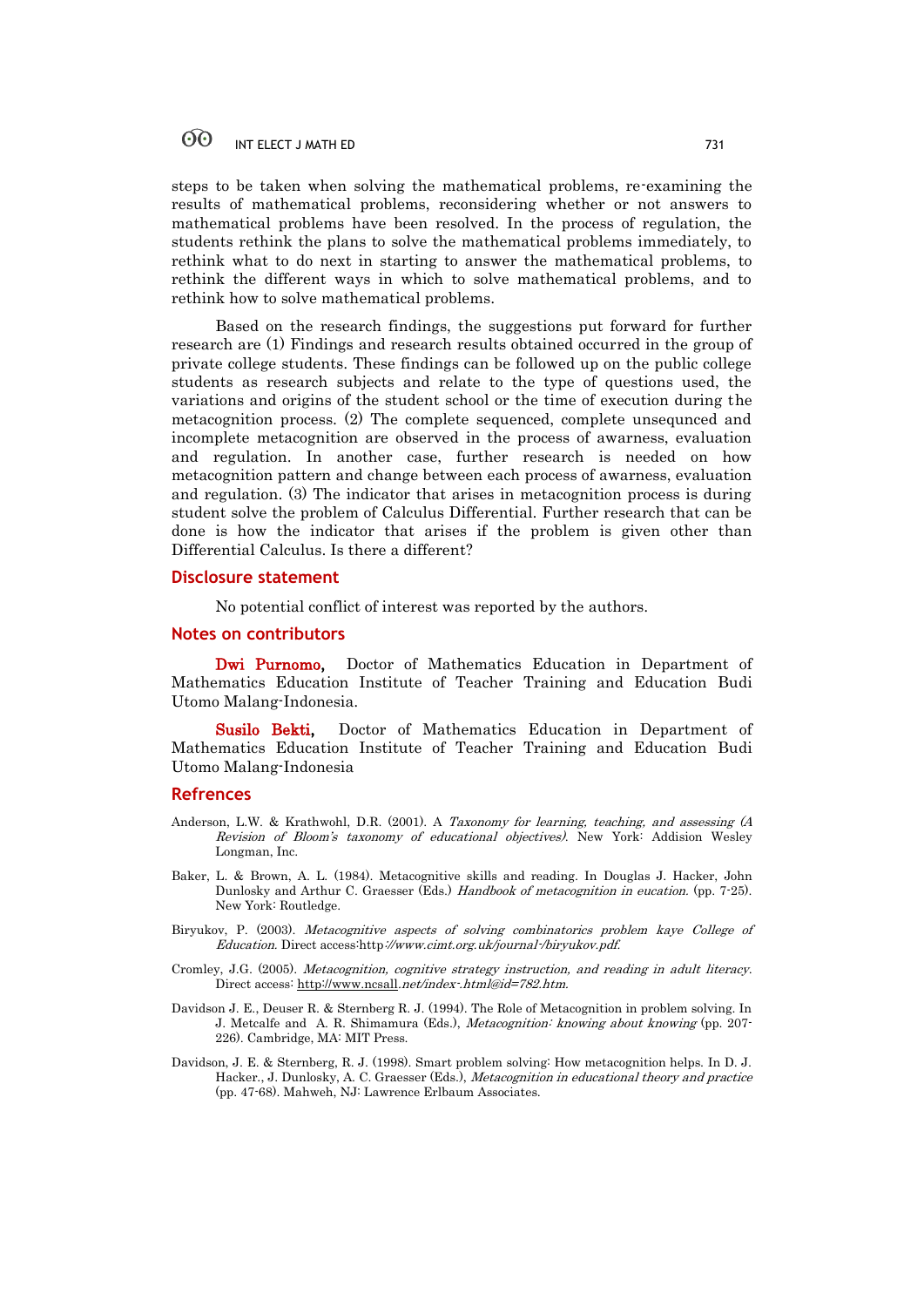- Desoete, A., Roeyers, H. & Buysse, A. (2001). Metacognition and mathematical problem solving in grade 3. Journal of Learning Disabilities; Sep-Oct 2001; 34, 5; Academic Research Library.pp 435. Direct access:http:[//www.fi.uu.nl](http://www.fi.uu.nl/)
- Flavell, J. (1976). Metacognitive aspects of problem solving. in L. Resnick (Ed), In the Natrure of Intelligence. Direct access:http:[//www.library.edu.](http://www.library.edu/)
- In'am, A., Sa'ad, N. & Ghani, S.A. (2012).A Metacognitive approach to solving Algebra problems. International Journal of Independent Research and Studies. University Pendidikan Sultan Idris, Malaysia. Direct access:http://www. aiars.org/ijirs...20120195.pdf.
- Jayapraba, G. (2013). Metacognitive instruction and cooperative learning strategi for Ppomoting insightful learning in Science. International Journal on New Trends in Education and Their Implications. Direct access:http://[www:ijonte.org.](http://www:ijonte.org)
- Karan, E. P. & Irizarry, J. (2011). Effects of metacognitive strategies on problem solving ability in construction education. Direct access http:/[/www.ascpro.ascweb.org.](http://www.ascpro.ascweb.org/)
- Kuntjoyo, (2009). Metakognisi dan keberhasilan peserta didik. Direct access:http://www.ebekunt.wordpress.com/2009/.../metakognisi-dankeberhasilan\_peserta\_didik.
- Kuzle, A. (2011). Patterns of metacognitive behavior during mathematics problem solving in a dynamic Geometry environment. Direct access: http://www.jwilson.coe.uga.edu,
- Lioe, L.T., Fai H. K. & Hedberg, J.G. (2006). Students' metacognitive problem solving strategies in solving open-ended problems in pairs. Direct access http:[//www.math.ecnu.edu.cn/.../tsg205.doc.](http://www.math.ecnu.edu.cn/.../tsg205.doc)
- Livingstone, J.A. (1997). Metecognition on overview. Direct access: http:// [www. gse.buffalo](http://www.gse.buffalo-edu/fas/shuell/cep564/Metacog.htm)[edu/fas/shuell/cep564/Metacog.htm.](http://www.gse.buffalo-edu/fas/shuell/cep564/Metacog.htm)
- Magiera, M. T. & Zawojewski, J. S. (2011). Characterizations of social-based and self-based contexts associated with students' awareness, evaluation, and regulation of their thinking during small-group mathematical modeling. Journal for Research in Mathematics Education. Number 5, Volume 42 November 2011. pp. 486-516.
- Mariam, A. M. & Idrus, N. M. (2013). Metacognitive strategies in quadratic equation word problem. Jurnal Pendidikan Sains dan Matematik Malaysia. Volume 3 Number 2 ISSN 2232-0393. Direct access: http://www .pustaka2.upsi.edu.my/.../-metacognitive.
- Marrongelle, K. (2007). The role of physics in students' conceptualization of calculus consepts: Implications of research on teaching practice. Direct access, [http://www.Math.Uoc.Gr/~Ictm2/Proceedings/Pap153.Pdf.](http://www.math.uoc.gr/~Ictm2/Proceedings/Pap153.Pdf)
- Mokos, E. & Kafoussi, S. (2013). Elementary students' spontaneous metacognitive functions different types of mathematical problems. Journal Research in Mathematics Education. Volume 2 number 2, June 2013. pp 242-267. Direct access: http:/[/www.hipatiapress.com.](http://www.hipatiapress.com/)
- Peraturan Menteri Pendidikan dan Kebudayaan Republik Indonesia Nomor 54 Tahun 2013 tentang Standar kompetensi lulusan pendidikan dasar dan menengah.
- Peraturan Menteri Pendidikan dan Kebudayaan Republik Indonesia Nomor 69 Tahun 2013 tentang Kerangka dasar dan struktur kurikulum sekolah menengah atas/madrasah aliyah.
- Peraturan Menteri Pendidikan dan Kebudayaan Republik Indonesia Nomor 24 tahun 2016 tentang Kompetensi inti dan kompetensi dasar pelajaran pada kurikulum 2013 pada pendidikan dasar dan menengah.
- Purnomo, D., Nusantara, T., Subanji, Raharjo, S. (2016a). The Characterization of mathematics students' metacognition process in solving mathematical problems. Article presented at 3rd International Conference on Research, Implementation, and Education of Mathematics and Science (ICRIEMS) 2016. May 16th-17th Yogjakarta State University (UNY).
- Purnomo, D., Nusantara, T., Subanji, Rahardjo, S. (2016b). Metacognition process characteristics of the students in solving mathmatics problems. IOSR Journal of Research & Method in Education (IOSR-JRME) e-ISSN: 2320–7388,p-ISSN: 2320–737X Volume 6, Issue 5 Ver. III (Sep. - Oct. 2016), pp.26-35 DOI: 10.9790/7388-0605032635.